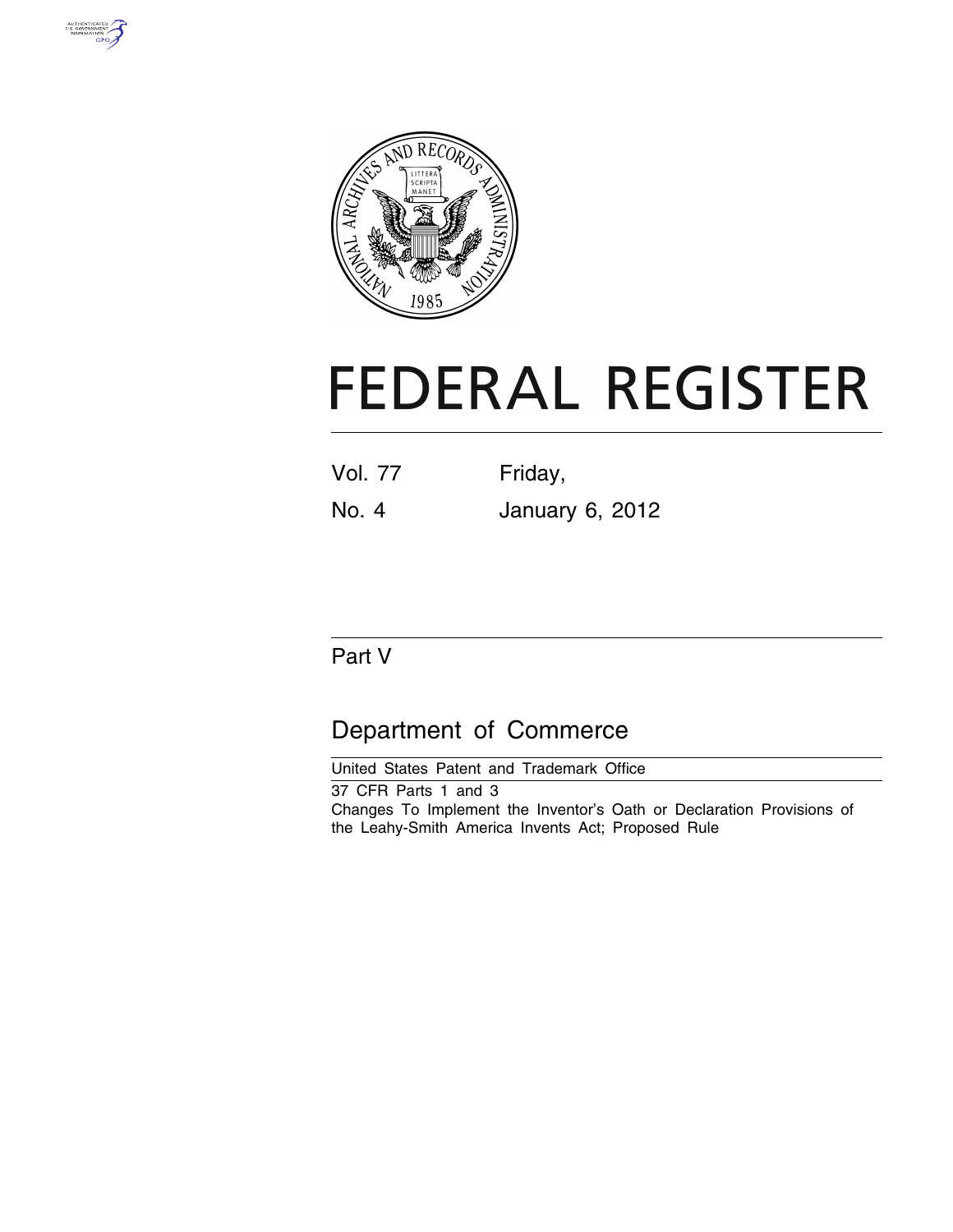#### **DEPARTMENT OF COMMERCE**

#### **United States Patent and Trademark Office**

#### **37 CFR Parts 1 and 3**

**[Docket No. PTO–P–2011–0074]** 

#### **RIN 0651–AC68**

#### **Changes To Implement the Inventor's Oath or Declaration Provisions of the Leahy-Smith America Invents Act**

**AGENCY:** United States Patent and Trademark Office, Commerce. **ACTION:** Notice of proposed rulemaking.

**SUMMARY:** The United States Patent and Trademark Office (Office) proposes changes to the existing rules of practice to implement the inventor's oath or declaration provisions of the Leahy-Smith America Invents Act. The Office proposes to revise and clarify the rules of practice relating to the inventor's oath or declaration, including reissue oaths or declarations, assignments containing oath or declaration statements from inventors, and oaths or declarations signed by parties other than the inventors. In order to better facilitate processing of patent applications, the Office further proposes to revise and clarify the rules of practice for power of attorney and prosecution of an application by an assignee.

**DATES:** Written comments must be received on or before March 6, 2012.

**ADDRESSES:** Comments should be sent be electronic mail message over the Internet addressed to: *oath*\_*[declaration@uspto.gov.](mailto:oath_declaration@uspto.gov)* Comments may also be submitted by mail addressed to: Mail Stop Comments— Patents, Commissioner for Patents, P.O. Box 1450, Alexandria, VA 22313–1450, marked to the attention of Hiram H. Bernstein, Senior Legal Advisor, Office of Patent Legal Administration, Office of the Associate Commissioner for Patent Examination Policy.

Comments may also be sent by electronic mail message over the Internet via the Federal eRulemaking Portal. See the Federal eRulemaking Portal Web site (*[http://](http://www.regulations.gov) [www.regulations.gov](http://www.regulations.gov)*) for additional instructions on providing comments via the Federal eRulemaking Portal.

Although comments may be submitted by postal mail, the Office prefers to receive comments by electronic mail message over the Internet because sharing comments with the public is more easily accomplished. Electronic comments are preferred to be submitted in plain text, but also may be submitted in ADOBE® portable

document format or MICROSOFT WORD® format. Comments not submitted electronically should be submitted on paper in a format that facilitates convenient digital scanning into ADOBE® portable document format.

The comments will be available for public inspection at the Office of the Commissioner for Patents, currently located in Madison East, Tenth Floor, 600 Dulany Street, Alexandria, Virginia. Comments also will be available for viewing via the Office's Internet Web site (*<http://www.uspto.gov>*). Because comments will be made available for public inspection, information that the submitter does not desire to make public, such as an address or phone number, should not be included in the comments.

**FOR FURTHER INFORMATION CONTACT:**  Hiram H. Bernstein ((571) 272–7707), Senior Legal Advisor, or Eugenia Jones ((571) 272–7727), Senior Legal Advisor, or Terry J. Maciejewski ((571) 272– 7730), Technical Writer-Editor, Office of Patent Legal Administration, Office of the Associate Commissioner for Patent Examination Policy.

**SUPPLEMENTARY INFORMATION:** The Leahy-Smith America Invents Act was enacted into law on September 16, 2011. *See* Public Law 112–29, 125 Stat. 284 (2011). Section 4 of the Leahy-Smith America Invents Act amends 35 U.S.C. 115 and 118 to change the practice regarding an inventor's oath or declaration. Section 20 of the Leahy-Smith America Invents Act amends 35 U.S.C. 116, 184, 251, and 256 (and other statutes) to remove the ''without any deceptive intention'' provision. This notice proposes changes to the rules of practice to implement the provisions of Section 4 of the Leahy-Smith America Invents Act and the changes in Section 20 of the Leahy-Smith America Invents Act that relate to the removal of the ''without any deceptive intention'' language from 35 U.S.C. 116, 184, 251, and 256.

More specifically, Section 4(a) of the Leahy-Smith America Invents Act amends 35 U.S.C. 115 to change the requirements for an inventor's oath or declaration.

35 U.S.C. 115(a) provides that an application filed under 35 U.S.C. 111(a) or that commences the national stage under 35 U.S.C. 371 must include, or be amended to include, the name of the inventor for any invention claimed in the application. 35 U.S.C. 115(a) also provides that, except as otherwise provided in 35 U.S.C. 115, each individual who is the inventor or a joint inventor of a claimed invention in an

application must execute an oath or declaration in connection with the application.

35 U.S.C. 115(b) provides that an oath or declaration under 35 U.S.C. 115(a) must contain statements that the application was made or was authorized to be made by the affiant or declarant, and the individual believes himself or herself to be the original inventor or an original joint inventor of a claimed invention in the application. There is no longer a requirement in the statute that the inventor must state his country of citizenship and that the inventor believes himself or herself to be the ''first'' inventor of the subject matter (process, machine, manufacture, or composition of matter) sought to be patented.

35 U.S.C. 115(c) provides that the Director may specify additional information relating to the inventor and to the invention that is required to be included in an oath or declaration under 35 U.S.C. 115(a).

35 U.S.C. 115(d)(1) provides that, in lieu of execution of an oath or declaration by an inventor under 35 U.S.C. 115(a), the applicant for patent may provide a substitute statement under the circumstances described in 35 U.S.C. 115(d)(2) and such additional circumstances as the Director specifies by regulation. The circumstances set forth in 35 U.S.C.  $115(d)(2)$  in which the applicant may provide a substitute statement are limited to the situations where an individual is unable to file the oath or declaration under 35 U.S.C. 115(a) because the individual is deceased, under legal incapacity, or cannot be found or reached after diligent effort, or an individual is under an obligation to assign the invention but has refused to make the oath or declaration required under 35 U.S.C. 115(a). Therefore, while an assignee, an obligated assignee, or a person who otherwise shows sufficient proprietary interest in the matter may make an application for patent as provided for in 35 U.S.C. 118, an oath or declaration (or an assignment containing the required statements) by each of the inventors is still required, except in the circumstances set forth in 35 U.S.C. 115(d)(2) and in any additional circumstances specified by the Director in the regulations. The contents of a substitute statement are set forth in 35 U.S.C. 115(d)(3). Specifically, the substitute statement must identify the individual to whom the statement applies, set forth the circumstances for the permitted basis for filing the substitute statement in lieu of the oath or declaration under 35 U.S.C. 115(a), and contain any additional information,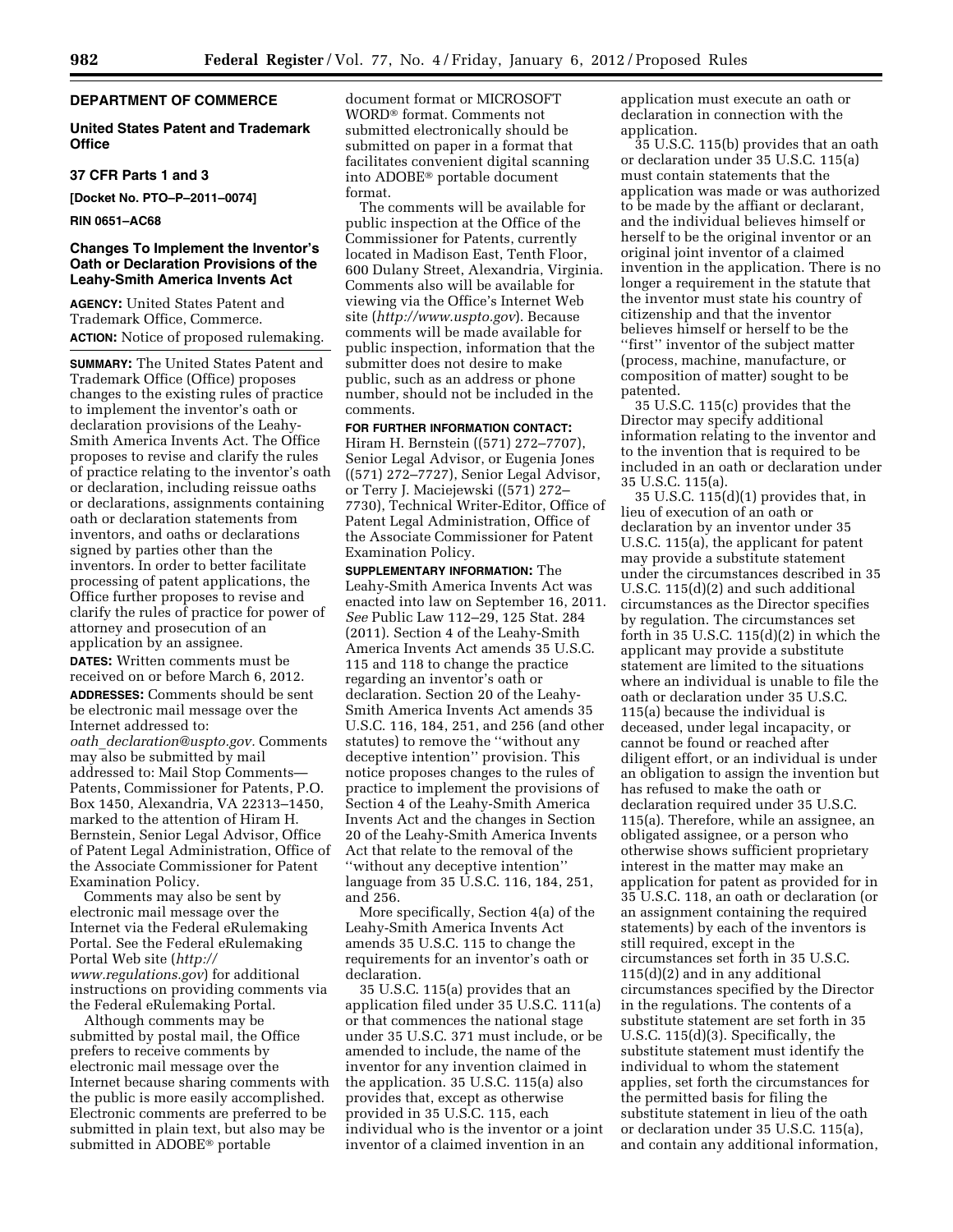including any showing, required by the Director.

35 U.S.C. 115(e) provides for making the statements required under 35 U.S.C. 115(b) and (c) in an assignment of record and specifically permits an individual who is under an obligation of assignment of an application to include the required statements in the assignment executed by the individual, in lieu of filing the statements separately.

35 U.S.C. 115(f) provides that a notice of allowance under 35 U.S.C. 151 may be provided to an applicant only if the applicant has: (1) Filed each required oath or declaration under 35 U.S.C. 115(a); (2) filed a substitute statement under 35 U.S.C. 115(d); or (3) recorded an assignment meeting the requirements of 35 U.S.C. 115(e). 35 U.S.C. 111(a)(2), however, continues to require that an application filed under 35 U.S.C. 111(a) include an oath or declaration as prescribed by 35 U.S.C. 115, and 35 U.S.C. 111(a)(3) continues to permit the oath or declaration to be submitted after the filing date of the application, but within such period and under the conditions prescribed by the Director, including payment of a surcharge. Likewise, 35 U.S.C. 371(c) continues to require an oath or declaration complying with the requirements of 35 U.S.C. 115 for an international application to enter the national stage, and 35 U.S.C. 371(d) continues to require the oath or declaration to be submitted within the period prescribed by the Director, and with the payment of a surcharge if required by the Director and not submitted by the date of the commencement of the national stage. Thus, the change to 35 U.S.C. 115 does not alter the statutory authorization in 35 U.S.C. 111(a) and 371 for requiring the oath or declaration to be submitted prior to examination of the application, and requiring a surcharge for the submission of an oath or declaration after the filing date of the application under 35 U.S.C. 111(a) or by the date of the commencement of the national stage in an international application entering the national stage under 35 U.S.C. 371.

35 U.S.C. 115(g)(1) provides that the requirements under 35 U.S.C. 115 shall not apply to an individual named as the inventor or a joint inventor in an application that claims benefit under 35 U.S.C. 120, 121, or 365(c) of an earlierfiled application, if: (1) An oath or declaration meeting the requirements of 35 U.S.C. 115(a) was executed by the individual and was filed in connection with the earlier-filed application; (2) a substitute statement meeting the requirements of 35 U.S.C. 115(d) was filed in connection with the earlier-filed application with respect to the individual; or (3) an assignment meeting the requirements of 35 U.S.C. 115(e) was executed with respect to the earlier-filed application by the individual and was recorded in connection with the earlierfiled application.  $35 \text{ U.S.C. } 115(g)(2)$ provides that the Director may still require a copy of the executed oath or declaration, the substitute statement, or the assignment filed in connection with the earlier-filed application to be filed in the later-filed application.

35 U.S.C.  $115(h)(1)$  provides that any person making a statement under 35 U.S.C. 115 may withdraw, replace, or otherwise correct the statement at any time. 35 U.S.C. 115(h)(1) also provides that if a change is made in the naming of an inventor requiring the filing of one or more additional statements, the Director shall establish regulations under which such additional statements may be filed. 35 U.S.C. 115(h)(2) provides that if an individual has executed an oath or declaration meeting the requirements of 35 U.S.C. 115(a) or an assignment meeting the requirements of 35 U.S.C. 115(e), then the Director cannot require that individual to subsequently make any additional oath, declaration, or other equivalent statement in connection with the application or any patent issuing thereon. 35 U.S.C. 115(h)(3) provides that a patent shall not be invalid or unenforceable based upon the failure to comply with a requirement under this section if the failure is remedied as provided under 35 U.S.C. 115(h)(1).

35 U.S.C. 115(i) provides that any declaration or statement filed pursuant to 35 U.S.C. 115 must contain an acknowledgement that any willful false statement made in the declaration or statement is punishable under 18 U.S.C. 1001 by fine or imprisonment of not more than 5 years, or both. This is similar to the provision in current 37 CFR 1.68.

Section 4(a)(2) of the Leahy-Smith America Invents Act amends 35 U.S.C. 121 to eliminate the sentence that provided for the Director to dispense with the signing and execution of an oath or declaration or equivalent statement by the inventor in a divisional application when the divisional application is directed solely to subject matter described and claimed in the original application as filed. This amendment to 35 U.S.C. 121 is consistent with  $35 \text{ U.S.C. } 115(g)(1)$ because the inventor named in a divisional application would not need to execute an oath or declaration or equivalent statement for the divisional application regardless of whether the divisional application is directed solely

to subject matter described and claimed in the original application.

Section 4(a)(3) of the Leahy-Smith America Invents Act amends 35 U.S.C. 111(a) to insert ''or declaration'' after ''and oath.''

Section 4(b)(1) of the Leahy-Smith America Invents Act amends 35 U.S.C. 118 to change the practice regarding the filing of an application by a person other than the inventor. First, 35 U.S.C. 118 is amended to provide that a person to whom the inventor has assigned or is under an obligation to assign the invention may make an application for patent. Second, 35 U.S.C. 118 is amended to provide that a person who otherwise shows sufficient proprietary interest in the matter may make an application for patent on behalf of, and as agent for, the inventor on proof of the pertinent facts and a showing that such action is appropriate to preserve the rights of the parties. Finally, 35 U.S.C. 118 is amended to provide that if a patent is granted on an application filed under 35 U.S.C. 118, the patent shall be granted to the real party in interest. Under amended 35 U.S.C. 118, the Director may continue to provide whatever notice to the inventor that the Director considers to be sufficient.

The changes to 35 U.S.C. 115 and 118 do not mean that a person to whom the inventor has assigned or is under an obligation to assign the invention may make an application for patent in all circumstances. They do, however, recognize that an assignee or a person to whom the inventor is obligated to assign can execute the oath or declaration. In those circumstances set forth in 35 U.S.C. 115(d)(2), an assignee or person to whom the inventor is under an obligation to assign, or a legal representative of the dead or legally incapacitated inventor, is the applicant as is currently set forth in 37 CFR 1.41(b).

Section 4(b)(2) of the Leahy-Smith America Invents Act includes a conforming amendment to 35 U.S.C. 251 to provide for the filing of a reissue application by an assignee of the entire interest if the application for the original patent was filed by the assignee of the entire interest.

Section 4(c) of the Leahy-Smith America Invents Act amends 35 U.S.C. 112 to change, *inter alia,* the undesignated paragraphs to subsections. Section 4(d) makes conforming amendments to 35 U.S.C. 111(b) to make reference to the subsections of 35 U.S.C. 112.

Section 4(e) of the Leahy-Smith America Invents Act provides that the amendments made by Section 4 shall take effect on September 16, 2012, and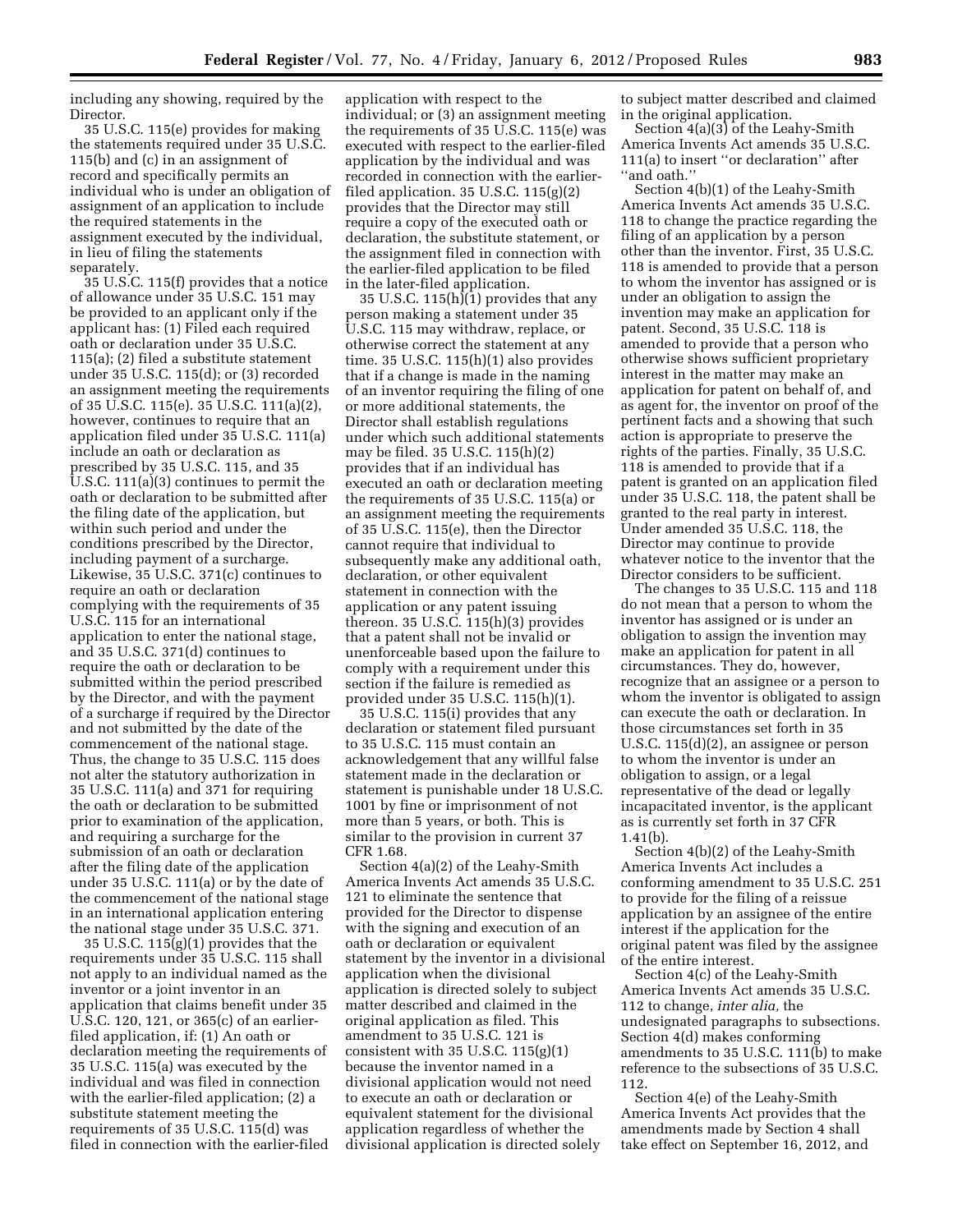shall apply to any patent application filed on or after September 16, 2012.

Section 20 of the Leahy-Smith America Invents Act amends 35 U.S.C. 116, 184, 251, and 256 to eliminate the ''without any deceptive intention'' clauses from each portion of the statute. This change should not be taken as an endorsement for applicants and inventors to act with ''deceptive intention'' in proceedings before the Office. As discussed previously, 35 U.S.C. 115(i) requires that any declaration or statement filed pursuant to 35 U.S.C. 115 must contain an acknowledgement that any willful false statement made in the declaration or statement is punishable under 18 U.S.C. 1001 by fine or imprisonment of not more than 5 years, or both.

Section 20(l) of the Leahy-Smith America Invents Act provides that the amendments made by Section 20 shall take effect on September 16, 2012, and shall apply to proceedings commenced on or after September 16, 2012.

*General discussion regarding implementation:* 35 U.S.C. 115 as amended permits the required inventor statements to be made in an oath or declaration under 35 U.S.C. 115(a), a substitute statement under 35 U.S.C. 115(d), or an assignment under 35 U.S.C. 115(e). Since 35 U.S.C. 115 no longer contains a requirement that the inventor identify his country of citizenship, the Office will no longer require this information in the oath or declaration. The other requirements for oaths or declarations currently provided in 37 CFR 1.63 would be retained.

In view of 35 U.S.C. 115(d), the Office is proposing to permit an assignee, a party to whom the inventor is legally obligated to assign the invention, and a party who otherwise has a sufficient proprietary interest to provide a substitute statement with respect to an inventor who is deceased, is legally incapacitated, cannot be found or reached after diligent effort, or refuses to sign the oath or declaration, even when there are other inventors who are signing the oath, declaration, or assignment with the required statements. This would provide an alternative to the current procedure in which a legal representative (*e.g.,*  executor, administrator, guardian, or conservator) must sign the oath or declaration for a deceased or legally incapacitated inventor, and, if joint inventors are signing the oath or declaration, the joint inventors must sign the oath or declaration on behalf of an inventor who cannot be found or reached after diligent effort or who refuses to sign the oath or declaration.

In view of 35 U.S.C. 115(e), the Office will permit inventors to make the required statements in an assignment executed by the inventor and recorded in the Office. When the inventors choose to do so, the Office is proposing to require that the assignment cover sheet identify such an assignment as also being an oath or declaration. 35 U.S.C. 111(a)(2)(C) provides that the application ''shall include an oath or declaration as prescribed by section 115 of this title.'' Therefore, the Office is proposing to require that a copy of any recorded assignment submitted pursuant to 35 U.S.C. 115(e) as the inventor oath or declaration be filed in the application, rather than merely making reference to its recording in regard to the application.

Under 35 U.S.C. 115(f), the Office is permitted to delay requiring an oath or declaration until an application is in condition for allowance. The Office considered this option, but considers it better for the examination process and patent pendency to continue to require the oath or declaration during preexamination.

The Office needs to know who the inventors are to prepare patent application publications and publish applications at eighteen months from their earliest filing date. The Office also needs to know who the inventors are to conduct examination (under conditions of patentability in effect today as well as in effect under the Leahy-Smith America Invents Act). For instance, the Office must know the identity of the inventors to determine what prior art may be applied against the claimed invention or whether to issue a double patenting rejection. The inventorship in an application is not set until an oath or declaration is filed. *See* 37 CFR 1.41(a)(1) (the inventorship of a nonprovisional application is that inventorship set forth in the oath or declaration as prescribed by 37 CFR 1.63, with certain exceptions).

In addition, delaying the requirement for an oath or declaration until allowance would also significantly add to overall patent pendency. The current practice for completing applications (*i.e.,* obtaining any outstanding oath or declaration and filing fees) does not have a noticeable effect on patent pendency because it takes place during pre-examination when the application would otherwise be awaiting a first Office action by the examiner and applications are placed in the queue for examination by filing date order regardless of the date on which they are completed. No Technology Center (other than designs) had average first action pendency lower than twenty months to

first action at the end of fiscal year 2011. *See United States Patent and Trademark Office Performance and Accountability Report Fiscal Year 2011,*  at 162 (table  $\overline{4}$ ) (2011). Thus, the current practice of completing applications during pre-examination avoids any noticeable impact on first action pendency and overall pendency. Stated differently, forwarding applications for examination without an oath or declaration would not change the first action pendency either under current first action pendency or when the Office reaches a ten-month first action.

Changing the practice of completing applications during pre-examination such that an oath or declaration is not required until an application is otherwise in condition for allowance would require the Office to issue some type of action (*e.g.,* an action under *Ex parte Quayle,* 1935 Dec. Comm'r Pat. 11 (1935)) to obtain an oath or declaration before the Office is able to issue a notice of allowance under 35 U.S.C. 151. This would require an extra action during the examination process in any application in which an oath or declaration is not present before examination. About 33 percent of applications do not contain an oath or declaration on filing. In addition, based upon data for fiscal year 2011 in the Patent Application Location and Monitoring (PALM) database system, the average time taken for applicants to reply to an *Ex parte Quayle* action was 52 days, and the average time taken by examiners to respond to an applicant's reply to an *Ex parte Quayle* action was 32 days. Thus, a change in practice to permit an oath or declaration to be filed after the Office is ready to mail a notice of allowance could increase the total pendency for allowed applications by between one and three months (depending upon whether only 33 percent of applicants or all applicants delayed submission of an oath or declaration). This is also why identification of the inventor(s) in the application itself to be followed after the notice of allowance with the oath or declaration is insufficient.

The approach that will allow for an efficient publication and examination process while minimizing the impact on patent pendency is for an application to be completed prior to examination. Assignees should consider getting the oath or declaration and any assignment document executed concurrently or in the common declaration-assignment document provided for in 35 U.S.C. 115(e) before filing an application. The Office also plans to streamline its practices to permit an assignee or an obligated assignee to readily execute an oath or declaration, or a person who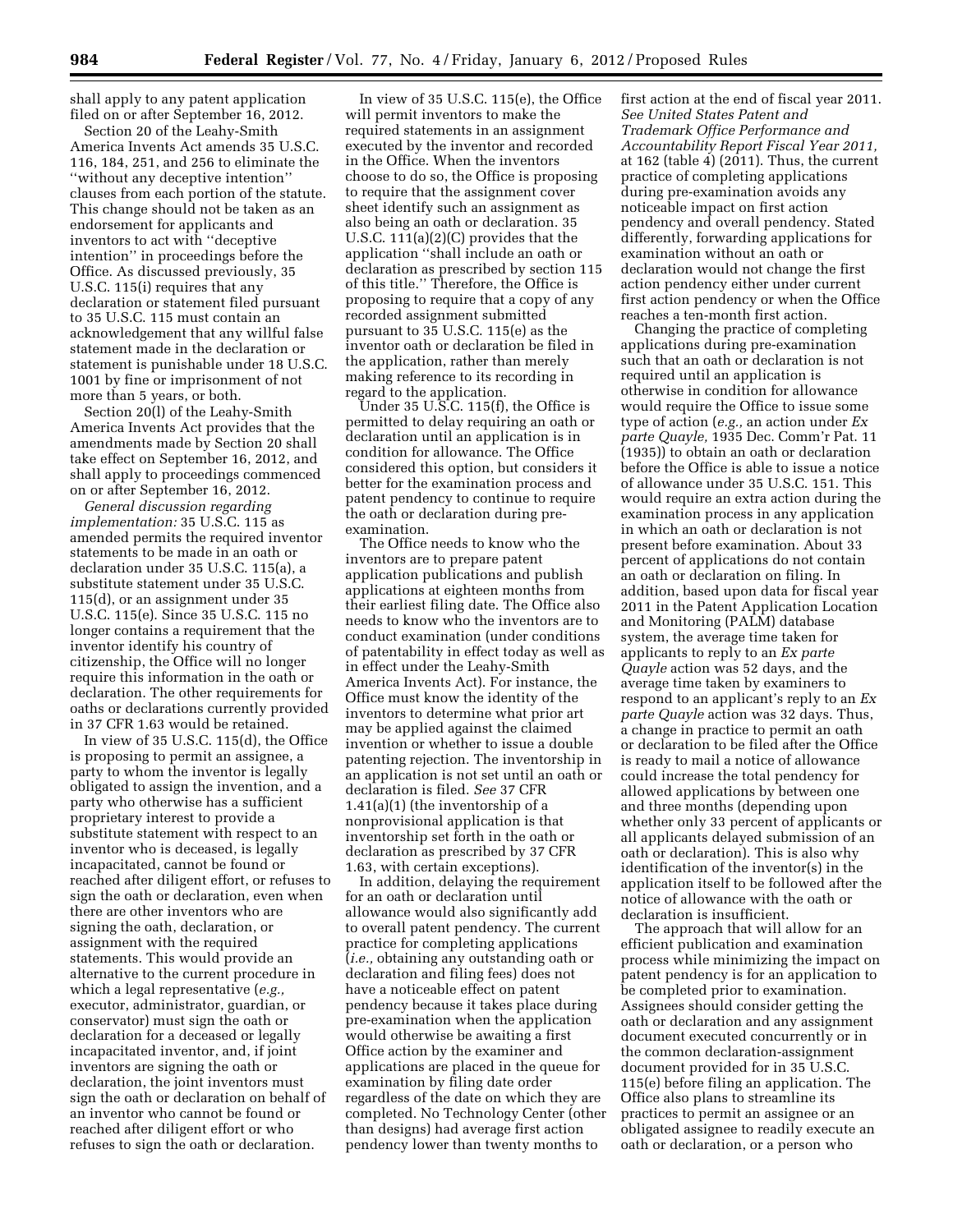otherwise shows sufficient proprietary interest to be able to readily execute an oath or declaration on behalf of an inventor, when such inventor is not able, willing, or available to execute the oath or declaration. Finally, for those few applicants who actually need more time than is permitted for completing applications during pre-examination, the Office has practices that would permit an extended period for completing an application (*Pilot Program for Extended Time Period To Reply to a Notice To File Missing Parts of Nonprovisional Application,* 75 FR 76401 (Dec. 8, 2010)), and will be proposing other ways to permit applicants to have additional time to complete an application for examination (see Track III of the *Enhanced Examination Timing Control Initiative,*  75 FR 31763 (June 4, 2010)).

The Office also considered discontinuing the practice of charging a surcharge for an application in which the oath or declaration is not present on filing. Applications that are not complete on filing (*e.g.,* are filed without an oath or declaration, or without the filing fee) require special processing on the part of the Office. The Office appreciates that some applications need to be filed to avoid a loss of rights before all of the formal documents or fees are ready, but the Office thinks that the cost of the special processing required for such applications should be borne by those applicants who require special processing and not by applicants whose applications are complete on filing.

Consistent with 35 U.S.C. 115(g), the Office will permit applicants who executed an oath or declaration in a prior application, where appropriate, to use a copy of that oath or declaration in all continuing applications, including continuation-in-part applications, with the caveat that any added inventors in the continuing application must execute an original oath or declaration.

While the Office recognizes the ability of any person making a statement under 35 U.S.C. 115 to correct the statement at any time, including after issuance of the patent, as provided in 35 U.S.C. 115(h), the Office will not review the submission of such a document if it is not timely presented during prosecution of the application, except where there is a correction of inventorship in a patent made pursuant to 35 U.S.C. 256 and 37 CFR 1.324.

Consistent with the amendments made to 35 U.S.C. 115 and 251, the Office proposes changes to reissue practice to: (1) Delete the requirement for a reissue oath or declaration to include a statement that all errors arose

without any deceptive intent on the part of the applicant; (2) eliminate the requirement for a supplemental oath or declaration when a claim is amended, and require a corrected oath or declaration only where all errors previously identified in the reissue oath or declaration are no longer being relied upon as the basis for reissue; (3) require applicants to specifically identify any broadening of a patent claim, rather than merely provide an alternative statement that applicant is correcting an error of either claiming more or less than a patentee was entitled to claim; and (4) clarify that a single claim containing both a broadening and a narrowing of the claimed invention is to be treated as a broadening. These changes will provide for more efficient processing of reissue applications and improve the quality of patents, in accordance with the intent of the Leahy-Smith America Invents Act. In order to implement the conforming amendment made to 35 U.S.C. 251 in Section 4(b)(2) of the Leahy-Smith America Invents Act, the Office is also proposing to amend the rules to permit an assignee of the entire interest who filed an application under 35 U.S.C. 118 that was patented to sign the reissue oath or declaration in a reissue application of such patent (even if the reissue application is a broadening reissue).

Where the Director grants a patent on an application filed under amended 35 U.S.C. 118 by a person other than the inventor, the Office must grant the patent to the real party in interest. Therefore, the Office proposes to require applicants other than the inventor to notify the Office of any change in ownership of the application no later than payment of the issue fee. Absent any such notification, the Office will presume no change in ownership of the application has occurred.

The Office, under the authority provided by 35 U.S.C. 2(b)(2), also proposes changes to the rules of practice for power of attorney, prosecution of an application by an assignee, and foreign priority claims to facilitate prosecution of applications and improve the quality of patents. Juristic entities who seek to take over prosecution of an application will need to do so via a registered practitioner. Juristic entity includes entities such as corporations or other non-human entities created by law and given certain legal rights. This practice is consistent with the general rule in Federal courts that a juristic entity must be represented by counsel admitted to practice before the court. *See, e.g., Osborn* v. *Bank of United States,* 22 U.S. (9 Wheat.) 738, 830 (1824) (a corporation can appear in court only by

attorney); *Richdel, Inc.* v. *Sunspool Corp.,* 699 F.2d 1366 (Fed.Cir.1983) (corporation must be represented in court by an attorney); *Southwest Express Co., Inc.* v. *Interstate Commerce Commission,* 670 F.2d 53, (5th Cir. 1982) (a corporation or partnership must be represented in court by an attorney). The Office's experience is that the vast majority of juristic entities act via a registered practitioner, but a small number attempt to prosecute applications ''*pro se*.''

Other proposed changes include: providing for the carryover of a power of attorney in continuation and divisional applications, and in continuation-in-part applications where the inventorship is the same as in the immediate prior application; permitting practitioners who have acted only in a representative capacity in an application to change the correspondence address after a patent has issued; accepting the signature of a practitioner of record on a statement under 37 CFR 3.73(b) on behalf of an assignee without requiring further evidence of the practitioner's authority to act on behalf of the assignee; providing a procedure for handling conflicts between different purported assignees attempting to control prosecution; and harmonizing the practice regarding foreign priority claims with the practice regarding domestic benefit claims by requiring both types of claims to be set forth in an application data sheet.

#### **Discussion of Specific Rules**

Title 37 of the Code of Federal Regulations, Part 1, is proposed to be amended as follows:

*Section 1.1:* Section 1.1(e) is proposed to be amended to update the mail stop designation for communications relating to patent term extensions under 35 U.S.C. 156 to make it consistent with the Office's list of mail stops. Mail stops assist the Office in routing correspondence to the office or area assigned with treating it. Use of mail stops is not required but is strongly recommended, even where the documents are submitted via the Office's electronic filing system-Web (EFS-Web). A mail stop designation can help the Office more quickly identify the type of document where applicant did not select the correct document code when uploading a document through EFS-Web. For this reason, use of mail stops is encouraged.

Applicants are reminded that initial requests for patent term extension may not be submitted via EFS-Web and must be filed in paper. These initial requests are handled differently by Office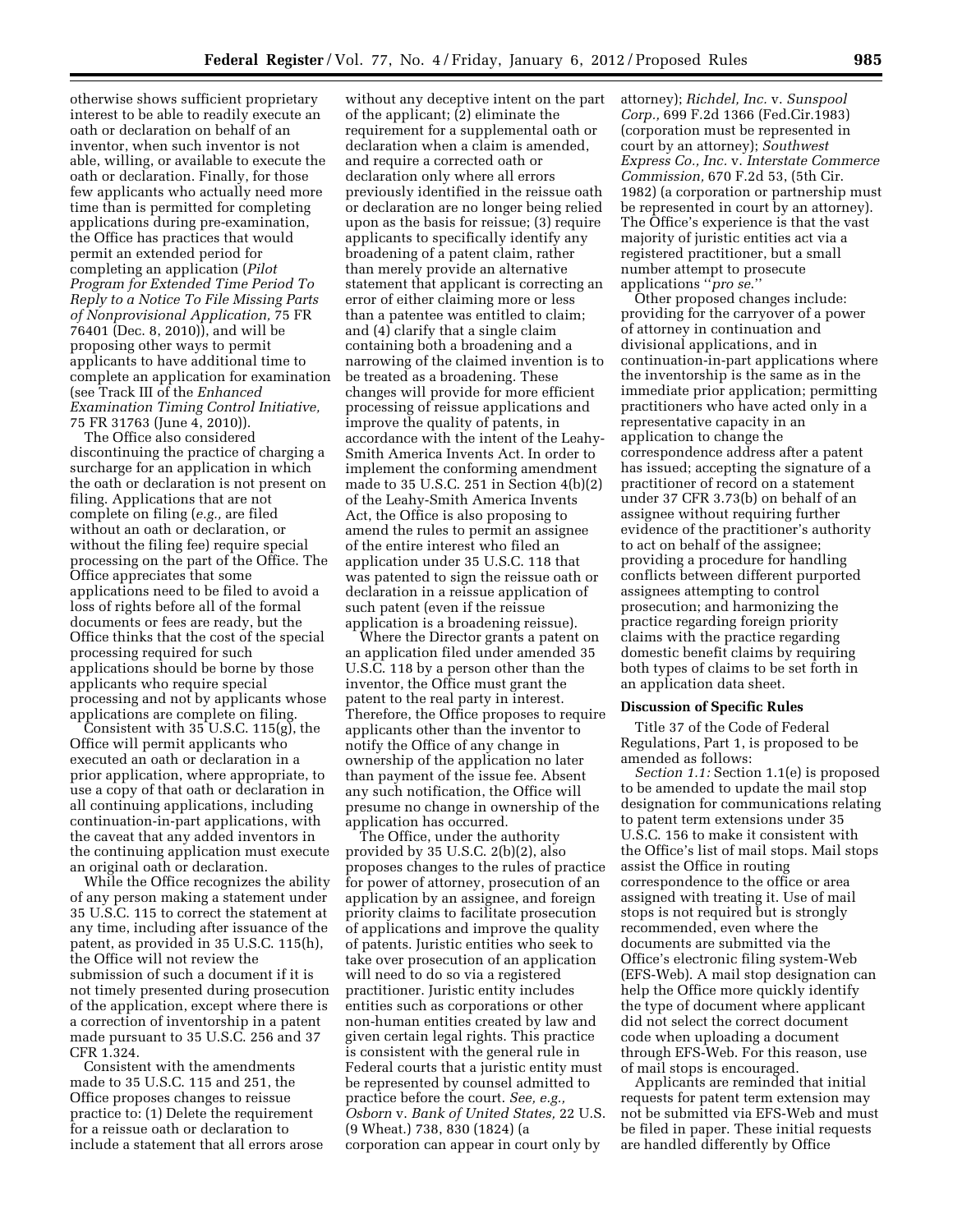personnel than other types of official patent correspondence. Therefore, the use of a mail stop will help ensure that initial requests are properly recognized and processed in a timely manner.

*Section 1.4:* Section 1.4(e) is proposed to be amended to require that a payment by credit card in patent cases may only be submitted with an original handwritten signature personally signed in permanent dark ink or its equivalent. This change is proposed to avoid possible controversies regarding use of an S-signature (§ 1.4(d)(2)) instead of a handwritten signature (§ 1.4(d)(1)) for credit card payments, *e.g.,* a request for refund where there is a change of purpose by the applicant and the request is based on use of an S-signature rather than a handwritten signature.

*Section 1.31:* Section 1.31 is proposed to be amended to create paragraphs (a) and (b). Section 1.31(a) would retain the subject matter of the first sentence of current § 1.31 with the second sentence of current § 1.31 being placed in paragraph (b). Section 1.31(a) is proposed to be amended, under the authority provided by 35 U.S.C. 2(b)(2), to include a provision that a juristic entity must be represented by a patent practitioner. An additional clarification is provided that prosecution by a juristic entity is governed by § 3.71(a), and the taking of action by an assignee is governed by § 3.73. See also the discussion of § 1.33(f).

*Section 1.32:* Section 1.32(d) is proposed to be added to address the filing in a continuing application of powers of attorney from the parent application. Proposed § 1.32(d) provides that a power of attorney from a prior application for which benefit is claimed under 35 U.S.C. 120, 121, or 365(c) in a continuing application may have effect in the continuing application if the inventorship of the continuing application is the same as the prior application or one or more inventors from the prior application has been deleted in the continuing application, and if a copy of the power of attorney from the prior application is filed in the continuing application. Current § 1.63(d)(4) (proposed to be deleted in this notice) provides that, when filing continuation and divisional applications and including a copy of a declaration from the parent application, applicants should ''identify'' in the continuation or divisional any change in power of attorney that occurred after the filing of the parent application. The requirement in  $\S 1.63(d)(4)$  to "identify" the change in power of attorney has been interpreted differently by applicants causing confusion for the Office as to who has the power of

attorney. For example, some applicants have filed a copy of the power of attorney from the parent, while others have filed a copy of only the notice of acceptance of power of attorney or just made a statement about the power of attorney in a transmittal letter that accompanied the continuation or divisional application. Because of these past inconsistencies in ''identifying'' a change in power of attorney, specifically requiring a copy of the power of attorney from the prior application to be filed in the continuing application (even where a change in power did not occur in the prior application) will make the record clear with respect to who has power of attorney.

The Office does not recommend that practitioners use a combined declaration and power of attorney document and no longer provides a combined declaration and power of attorney form on its Internet Web site. The power of attorney should be from the assignee where one exists. Otherwise, the assignee may be paying the bill, while the inventor is providing the power of attorney, thereby possibly raising an issue as to who is the practitioner's client. Additionally, relationships between an assignee and the inventors may deteriorate. It is not uncommon in these situations for inventors to stop cooperating, and in some cases, file powers of attorney in an attempt to control prosecution of the application.

Section 1.32(e) is proposed to be added to clarify that, where a power of attorney has been granted by all of the inventors (as opposed to the assignee), the addition of an inventor pursuant to a request granted under § 1.48 results in the loss of that power of attorney unless the added inventor provides a power of attorney consistent with the existing power of attorney from the other inventors. This provision does not preclude a practitioner from acting pursuant to § 1.34, if applicable.

A power of attorney is a written document by which a principal (*i.e.,* the applicant for patent or assignee of entire interest) authorizes one or more patent practitioners or joint inventors to act on his or her behalf. *See* § 1.32(a). Where a power of attorney from the inventors is already present in the application file, and a request is filed to add one or more inventors pursuant to § 1.48, the grant of the § 1.48 request results in the power of attorney of record being signed by less than all of the inventors. The *Manual of Patent Examining Procedure*  specifies that papers giving a power of attorney in an application will not be accepted when signed by less than all of the inventors unless accompanied by a

petition under § 1.183 and fee under § 1.17(f) demonstrating the extraordinary situation where justice requires the waiver of the requirement in § 1.32(b)(4) that all of the inventors sign the power of attorney. *See Manual of Patent Examining Procedure* (MPEP) § 402.10 (8th ed. 2001) (Rev. 8, July 2010). Because the inventive entity changes upon grant of the § 1.48 request, the power of attorney of record can no longer be effective in the application.

It should be noted that a practitioner may only act in a representative capacity on behalf of *all* of the applicants or owners of a patent application, unless a petition is granted in accordance with MPEP § 402.10. Section 1.34 does not authorize a practitioner to take action in a patent application where he or she has authority or a power of attorney from less than all of the inventors or owners, and is not provided as a means to subvert the petition requirements set forth in MPEP § 402.10. Where a power of attorney was already of record in the file prior to the filing and grant of the § 1.48 request, and the practitioner cannot secure a power of attorney from each added inventor, the procedures set forth in MPEP § 402.10 must be followed, unless a power of attorney from the assignee of the entire right, title, and interest, or from partial assignees who collectively make up the entire right, title, and interest (after ownership is established pursuant to § 3.71) is filed.

*Section 1.33:* Section 1.33(a) is proposed to be amended to specify that if an applicant provides more than one correspondence address in a single paper or in multiple papers submitted on one day, the Office will select one of the specified addresses for use as the correspondence address and, if given, may select the correspondence address associated with a Customer Number over a typed correspondence address. This proposal addresses the problem that arises when applicants provide multiple correspondence addresses in a single paper (*e.g.,* providing both a typed correspondence address and a Customer Number in a single paper) or multiple papers (*e.g.,* an oath or declaration, a transmittal letter, and a preliminary amendment that each includes a different correspondence address) on one day, and the Office inadvertently did not select the correspondence address actually desired by applicant. The Office may then need to re-mail papers to the desired address. This proposed change does not affect the hierarchy provided in § 1.76(d) for inconsistencies between an application data sheet and other documents. The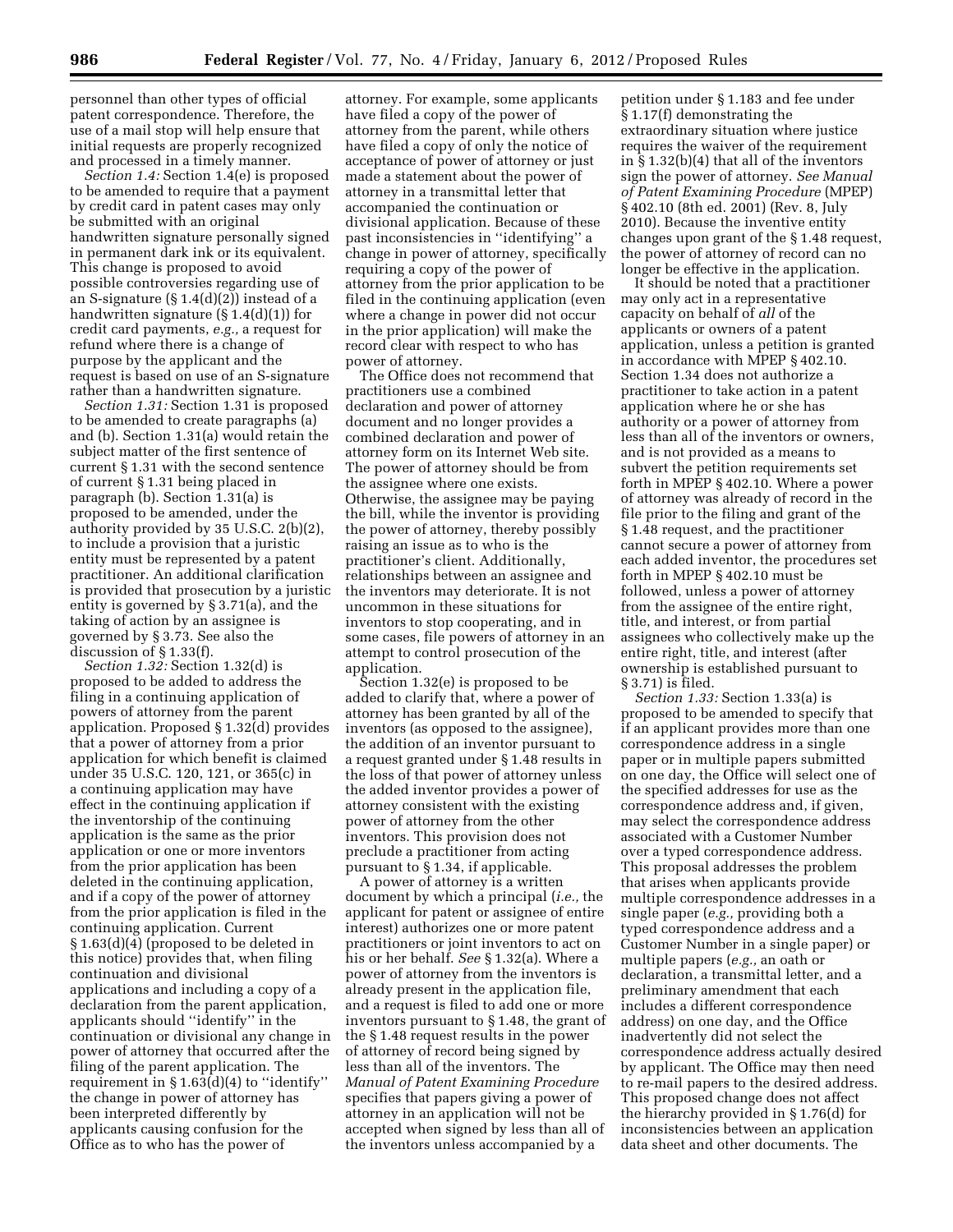proposed change is intended to encourage applicants to carefully review their submissions to ensure that the Office receives clear instructions regarding the correspondence address.

Section 1.33(b)(3) is proposed to be removed and reserved in view of changes proposed in § 1.33(f), which provides that a juristic entity may prosecute a patent application *only*  through a patent practitioner. See the discussion of proposed § 1.33(f), below.

Section 1.33 is proposed to be amended to add a new § 1.33(f) to provide that an assignee may only conduct prosecution of an application in accordance with §§ 1.31 and 3.71. Thus, all papers submitted on behalf of a juristic entity must be signed by a patent practitioner. This change is proposed because juristic entities have been attempting to prosecute patent applications before the Office *pro se* and consequently requesting additional assistance from the examiner. Juristic entities attempting to prosecute patent applications before the Office *pro se*  also make more procedural errors that result in delays in prosecution. Accordingly, this proposal will facilitate a reduction in the Office backlog by reducing the delays.

Section 1.33 is proposed to be amended to add a new § 1.33(g) to replace  $\S 1.63(d)(4)$  with respect to the correspondence address. Where application papers from a prior application are used in a continuing application and the correspondence address was changed during the prosecution of the prior application, an application data sheet or separate paper identifying the updated correspondence address to be used for the continuing application must be submitted. Otherwise, the Office may not recognize the change of correspondence address effected during the prosecution of the prior application. Where copies of submitted papers, *e.g.,* an oath or declaration, contain an outdated address (that was changed during prosecution of the prior application), an application data sheet or separate paper identifying the updated correspondence address to be used must be submitted. Presently, some applicants file continuing applications with copies of papers from the prior application that include correspondence addresses to former law firms or that are no longer current. The proposal would facilitate the processing of patent applications by the Office by making it easier to determine the correct correspondence address and reduce the number of instances where the Office mails correspondence to an incorrect address.

Section 1.33 is proposed to be amended to add a new § 1.33(h) to provide that a practitioner acting in a representative capacity in an application may change the correspondence address after the patent has issued, provided that the change of correspondence address is accompanied by a statement that notice has been given to the applicant or owner. Proposed § 1.33(h) is intended to provide a means for practitioners acting in a representative capacity in an application to effect a change in correspondence address after the patent has granted but would not provide authority to a practitioner acting under § 1.34 to change the correspondence address in an application after a § 1.63 oath or declaration by any of the inventors has been filed. *See*  § 1.33(a)(2).

Practitioners that file and prosecute an application in a representative capacity, pursuant to § 1.34, usually provide their business address as the correspondence address of record. Once the patent issues, some practitioners attempt to withdraw as attorney or agent by filing a petition, and also attempt to change the correspondence address to direct correspondence to the applicant's or owner's address. Such attempts are not successful as the current rules do not permit the correspondence address to be changed by a practitioner acting in a representative capacity, nor will the Office grant withdrawal where a practitioner is not of record. *See Change in Procedure for Requests to Withdraw from Representation In a Patent Application,* 1329 *Off. Gaz. Pat. Office*  99 (Apr. 8, 2008). There have been instances where practitioners acting in a representative capacity have indicated that they have repeatedly requested that the client change the correspondence address, but the client has refused to submit the change of correspondence address to the Office. Proposed § 1.33(h) would permit practitioners to change the correspondence address after a patent has issued where practitioners have provided notice to the applicants or owners.

*Section 1.41:* Section 1.41(a)(3) is proposed to be amended to delete the language regarding provision of the citizenship of each person believed to be an inventor when the application papers for a nonprovisional application are filed without an oath or declaration as prescribed by § 1.63, or when application papers for a provisional application are filed without a cover sheet as prescribed by  $\S 1.51(c)(1)$ . Thus, only the name and residence of each person believed to be an inventor should be provided when

nonprovisional application papers are filed without an oath or declaration or provisional application papers are filed without a cover sheet.

Section 1.41(a)(4) is proposed to be amended to simplify correction of inventorship in a national stage application under 35 U.S.C. 371. Under the current provision of  $\S 1.41(a)(4)$ , to correct inventorship, applicants must either: (1) File an oath or declaration executed by the inventors identified in the international phase and then follow the procedures under § 1.48(b) or (c) to correct inventorship due to claim amendments; or (2) file a request to correct inventorship under § 1.497(d), where inventorship was erroneously identified in the international phase. The proposed amendment to  $\S 1.41(a)(4)$ treats national stage applications as analogous to applications filed under 35 U.S.C. 111(a) in that the first submission of an executed oath or declaration acts to correct the earlier identification of inventorship. *See* current § 1.48(f)(1).

Section 1.41(c) is proposed to be amended to differentiate between the mere delivery of a patent application and other correspondence to the Office and the signing of official correspondence. Proposed § 1.41(c) would provide that any person may physically or electronically deliver an application for patent and related correspondence, including fees, to the Office on behalf of the inventor(s), except that an oath or declaration (§ 1.63) can only be made in accordance with § 1.64. Proposed § 1.41(c) would also provide that amendments and other papers must be signed in accordance with § 1.33(b). This is consistent with the language of current § 1.33(b).

*Section 1.42:* Section 1.42 is proposed to be amended to set forth the procedures for satisfying the oath or declaration provisions of 35 U.S.C. 115 for deceased and legally incapacitated inventors in paragraphs (a) through (c). Current § 1.42 provides that in the case of the death of an inventor, the legal representative (*e.g.,* executor, administrator, *etc.*) of the deceased inventor may make the necessary oath or declaration, and apply for and obtain the patent. Current § 1.43 provides that in the case of an inventor who is legally incapacitated, the legal representative (*e.g.,* guardian, conservator, *etc.*) of the legally incapacitated inventor may make the necessary oath or declaration, and apply for and obtain the patent. 35 U.S.C. 115(d) sets forth the permitted circumstances in which the applicant for patent may provide a substitute statement in lieu of executing an oath or declaration under 35 U.S.C. 115(a). Specifically, the permitted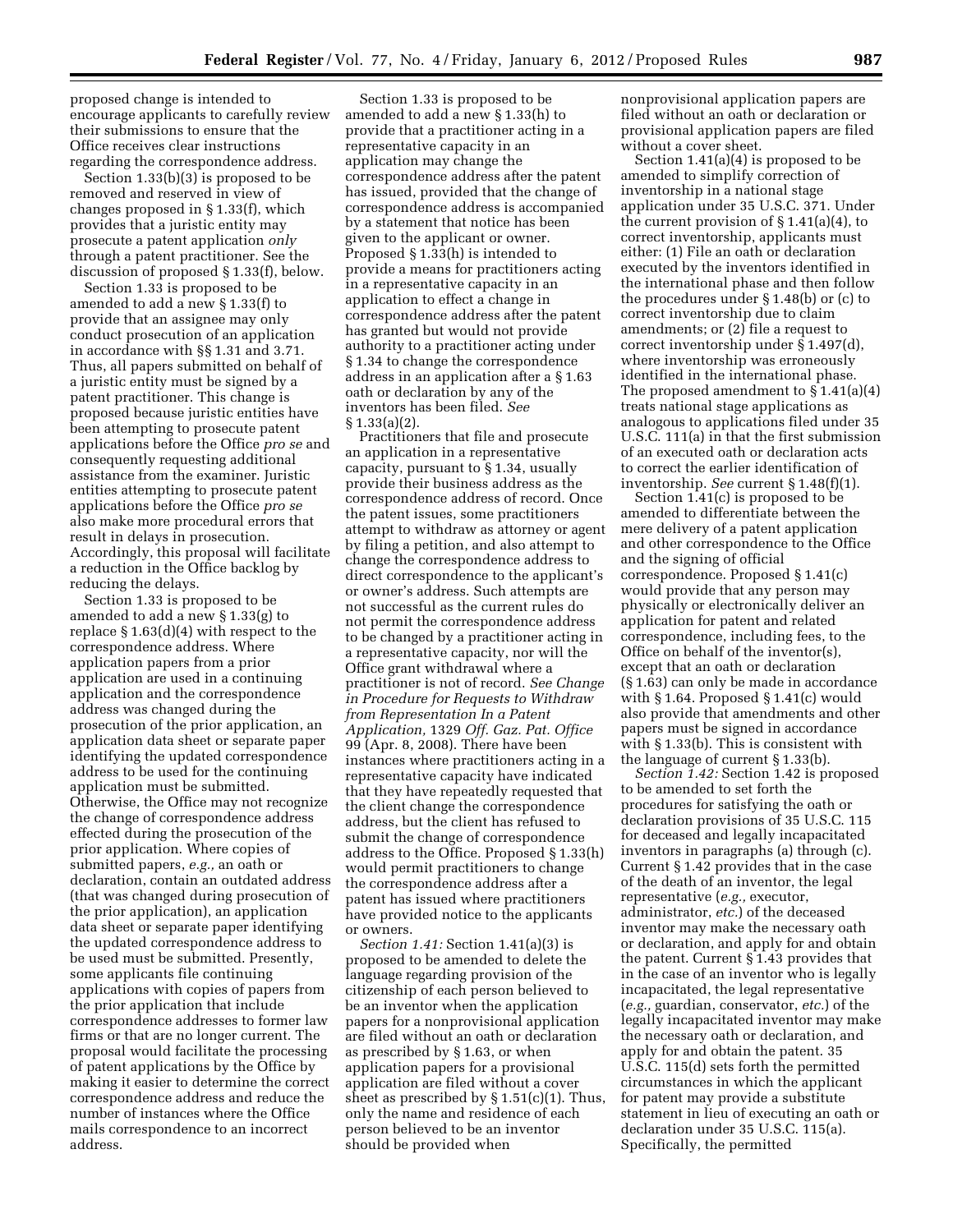circumstances in which a substitute statement may be made with respect to an individual include: (1) Where the individual is deceased; (2) where the individual is legally incapacitated; (3) where the individual cannot be found or reached after diligent effort; or (4) where the individual is under an obligation to assign the invention but has refused to make the oath or declaration required under 35 U.S.C. 115(a). Proposed § 1.42 would cover the first two permitted circumstances, while proposed § 1.47 would cover the last two permitted circumstances. It is noted that 35 U.S.C. 115(d) also gives the Director the authority to specify additional circumstances by regulation.

Amended 35 U.S.C. 118 provides for a person to whom the inventor has assigned or is under an obligation to assign the invention to make an application for patent, and for a person who otherwise shows sufficient proprietary interest in the matter to make an application for patent on behalf of, and as agent for, the inventor on proof of the pertinent facts and a showing that such action is appropriate to preserve the rights of the parties. Accordingly, the Office is proposing amendments to § 1.42 to provide for the ability of the assignee, a party to whom the inventor is under an obligation to assign the invention, or a party who otherwise shows sufficient proprietary interest to execute the oath or declaration under § 1.63 in the case of a deceased or legally incapacitated inventor, in addition to the legal representative of such an inventor. This oath or declaration, together with any necessary showing, constitutes the substitute statement provided for in 35 U.S.C. 115(d). The Office is interpreting the term ''person'' as used in 35 U.S.C. 118 as including juristic persons.

Proposed § 1.42(a) provides that in the case of the death or legal incapacity of the inventor, the legal representative (*e.g.,* executor, administrator, guardian, or conservator) of the deceased or incapacitated inventor, the assignee, a party to whom the inventor is under an obligation to assign the invention or a party who otherwise shows sufficient proprietary interest in the matter may execute the oath or declaration under § 1.63. Proposed § 1.42(a) further provides that the oath or declaration must comply with §§ 1.63(a) and (b) and identify the inventor who is deceased or legally incapacitated. Proposed § 1.42(a) further provides that a party who shows sufficient proprietary interest in the matter executes the oath or declaration on behalf of the deceased or incapacitated inventor.

Proposed § 1.42(b) provides that a party to whom the inventor is under an obligation to assign the invention or a party who otherwise has sufficient proprietary interest in the matter who is taking action under § 1.42 must file a petition, accompanied by the fee set forth in § 1.17(g) and a showing, including proof of pertinent facts, either that: (1) The deceased or incapacitated inventor is under an obligation to assign the invention to the party; or (2) the party has sufficient proprietary interest in the matter to execute the oath or declaration on behalf of the deceased or incapacitated inventor and that such action is necessary to preserve the rights of the parties. Legal representatives of deceased or incapacitated inventors would be able to execute the oath or declaration for such an inventor without the need for a petition, consistent with the practice under current §§ 1.42 and 1.43. In addition, assignees would now be able to execute the oath or declaration for a deceased or incapacitated inventor without the need for a petition. However, a party to whom the inventor is under an obligation to assign or a party who otherwise has sufficient proprietary interest would need to file a petition as set forth in proposed § 1.42(b) in order to execute the oath or declaration for a deceased or incapacitated inventor. The proof required would be similar to the current proof required when an assignee, a party to whom an inventor has agreed in writing to assign the invention, or a party who otherwise shows sufficient proprietary interest in the matter files a petition under current § 1.47(b). The proof required to show proprietary interest and to show that the action is necessary to preserve the rights of the parties in a petition under current § 1.47(b) is discussed in MPEP §§ 409.03(f) and (g). The language ''or to prevent irreparable damage'' contained in current § 1.47(b) has not been included in proposed § 1.42(b) because 35 U.S.C. 118, as amended by the Leahy-Smith America Invents Act, does not contain this language.

Proposed § 1.42(c) contains language similar to current § 1.42 (second sentence) with the addition of the term ''assignee'' and the limitation that the intervention must be ''pursuant to this section.'' Thus, where an inventor dies during the time intervening between the filing of the application and the granting of a patent thereon, the letters patent may be issued to the legal representative or the assignee upon proper intervention under § 1.42.

*Section 1.43:* Section 1.43 is proposed to be removed and reserved. The provisions relating to inventors who are

legally incapacitated are proposed to be moved to § 1.42 and revised as discussed above.

*Section 1.47:* Section 1.47 is proposed to be amended to revise the procedures for when an inventor refuses to sign the oath or declaration or cannot be reached after diligent effort to sign the oath or declaration. Current § 1.47(a) provides a petition procedure for when an inventor refuses to sign the oath or declaration or cannot be reached after diligent effort, which requires each of the available inventors to sign the oath or declaration on behalf of himself or herself and the nonsigning inventor, a petition including proof of the pertinent facts, the petition fee in § 1.17(g), and the last known address of the nonsigning inventor. Current § 1.47(b) provides a petition procedure for when all inventors are refusing to sign the oath or declaration or cannot be reached after diligent effort and thus no inventors are available to sign the oath or declaration. In this situation, current § 1.47(b) permits a person to whom the inventor has assigned or agreed in writing to assign the invention, or who otherwise shows sufficient proprietary interest in the matter, to sign the oath or declaration on behalf of and as agent for all the inventors. Current § 1.47(b) requires a petition including proof of pertinent facts, a showing that such action is necessary to preserve the rights of the parties or to prevent irreparable damage, the petition fee set forth in § 1.17(g), and the last known address of all inventors. Thus, under the current rule, the assignee, a party to whom the inventor has agreed in writing to assign the invention, or a party who otherwise shows sufficient proprietary interest in the matter can only sign the oath or declaration for a nonsigning inventor under § 1.47(b), when there are no inventors available to sign the oath or declaration.

Proposed § 1.47(a) provides that if an inventor or a legal representative of a deceased or incapacitated inventor refuses to execute the oath or declaration, or cannot after diligent effort be found or reached to execute the oath or declaration, then the assignee of the nonsigning inventor, a party to whom the inventor is obligated to assign the invention, or a party who otherwise shows sufficient proprietary interest may execute the oath or declaration. Proposed § 1.47(a) further provides that a party who shows sufficient interest in the matter executes the oath or declaration on behalf of the nonsigning inventor. This expands the situations in which an assignee, a party to whom the inventor is obligated to assign, or a party who otherwise shows sufficient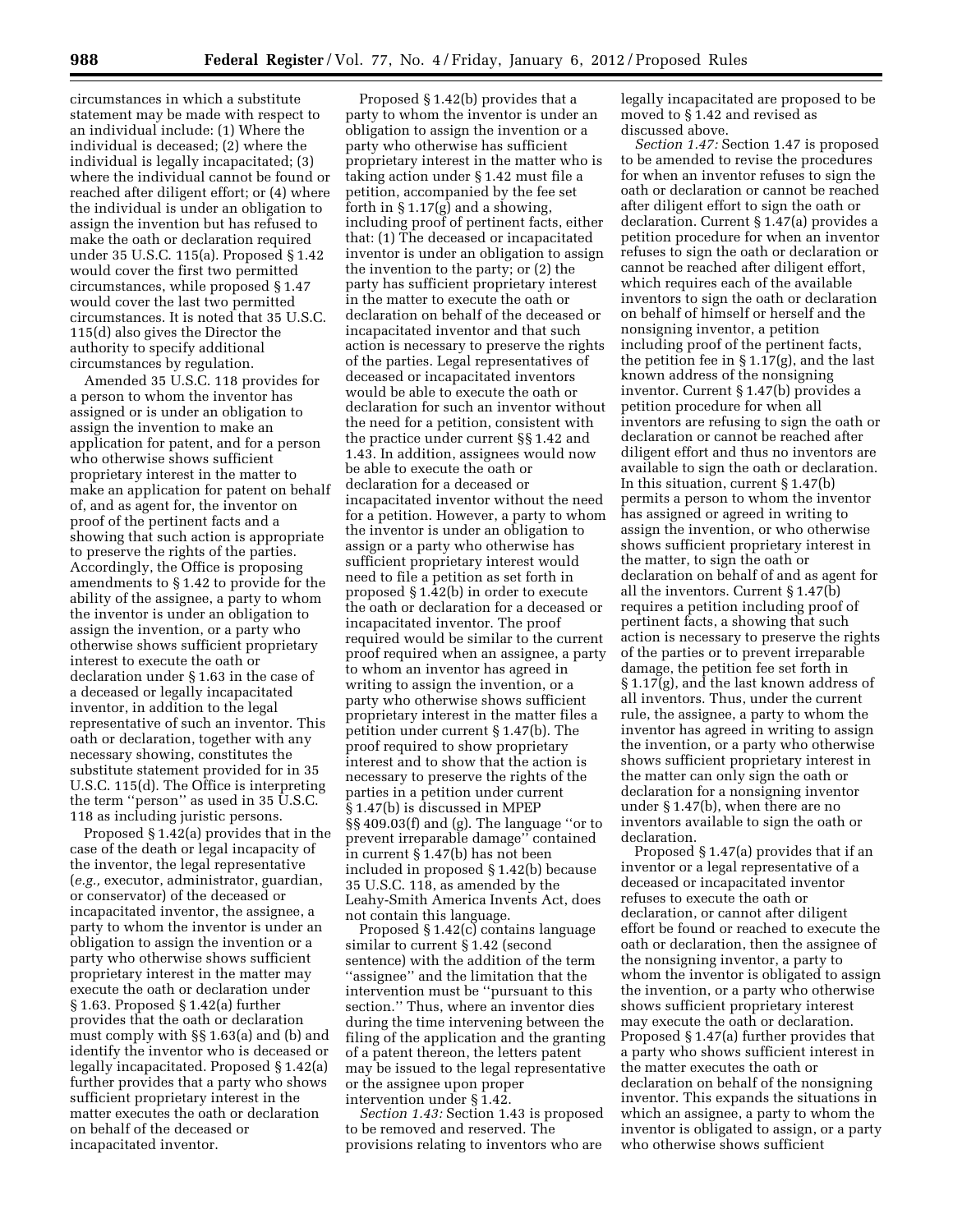proprietary interest can execute the oath or declaration beyond what is permitted in current § 1.47(b). Thus, even if other inventors are signing the oath or declaration, the assignee of the nonsigning inventor, a party to whom the inventor is obligated to assign, or a party who otherwise shows sufficient proprietary interest would be able to execute the oath or declaration for the nonsigning inventor, accompanied by the petition under proposed § 1.47(a).

Proposed  $\S 1.47(b)$  provides that if a joint inventor or legal representative of a deceased or incapacitated joint inventor refuses to execute the oath or declaration, or cannot be found or reached after diligent effort, the remaining inventor(s) may execute the oath or declaration on behalf of himself or herself and the nonsigning inventor. This is similar to the practice in current § 1.47(a) where the available inventor(s) can execute the oath or declaration on behalf of himself of herself and the nonsigning inventor. Current § 1.47(a) and (b) also apply to nonsigning legal representatives, although not expressly stated in the rule. Proposed § 1.47(a) and (b) make it explicit in the rule that the provisions apply to nonsigning legal representatives of deceased or incapacitated inventors.

Proposed § 1.47(c) provides that any oath or declaration executed pursuant to § 1.47 must comply with the requirements of § 1.63(a) and (b) and be accompanied by a petition that: (1) Includes the petition fee set forth in § 1.17(g); (2) identifies the nonsigning inventor, and includes the last known address of the nonsigning inventor; and (3) states either that the inventor or legal representative cannot be reached after a diligent effort was made, or has refused to execute the oath or declaration when presented with a copy of the application papers, with proof of the pertinent facts. The proof required to show that the inventor refuses to execute the oath or declaration, or cannot be found or reached after diligent effort, is the same level of proof currently required for § 1.47 petitions and is discussed in MPEP § 409.03(d).

In addition, proposed § 1.47(c)(4) requires a party to whom the nonsigning inventor is under an obligation to assign the invention, or a party who has sufficient proprietary interest in the matter acting under § 1.47(a) to also provide a showing, including proof of the pertinent facts, either that: (1) The nonsigning inventor is under an obligation to assign the invention to the party; or (2) the party has sufficient proprietary interest in the matter to execute the oath or declaration on behalf of the nonsigning inventor and

that such action is necessary to preserve the rights of the parties. The proof required would be similar to the current proof required when an assignee, a party to whom an inventor has agreed in writing to assign the invention, or a party who otherwise shows sufficient proprietary interest in the matter files a petition under current § 1.47(b). As noted above in the discussion regarding proposed § 1.42, the proof required to show proprietary interest and to show that the action is necessary to preserve the rights of the parties is discussed in MPEP § 409.03(f) and (g). The language ''or to prevent irreparable damage'' contained in current § 1.47(b) has not been included in proposed § 1.47(c) because amended 35 U.S.C. 118 does not contain this language.

Proposed § 1.47(d) contains language similar to current § 1.47(c). Specifically, proposed § 1.47(d) provides that the Office will publish notice of the filing of the application in the *Official Gazette,* and the Office may send notice of the filing of the application to the nonsigning inventors at the address(es) provided in the petition under § 1.47. The option to give notice via publication in the *Official Gazette* helps the Office to reach nonsigning inventors, particularly when the Office knows that such notice, if sent to the address(es) provided in the petition, would only be returned to the Office as being undeliverable. Proposed § 1.47(d) also permits the Office to dispense with the notice provision in a continuing application (including a continuationin-part), not just a continuation or divisional application, if notice regarding the filing of the prior application was given to the nonsigning inventor such as by publication in the *Official Gazette.* 

Proposed § 1.47(e) provides that a nonsigning inventor or legal representative may subsequently join in the application by submitting an oath or declaration under § 1.63 subsequent to a § 1.47 petition being granted. This is similar to language contained in current § 1.47(a) and (b) that provides for a nonsigning inventor to subsequently join in the application by filing an executed oath or declaration complying with § 1.63. Proposed § 1.47(e) also provides that the submission of an oath or declaration by a nonsigning inventor or legal representative after a § 1.47 petition has been granted will not permit the nonsigning inventor or legal representative to revoke or grant a power of attorney. This is not a change in practice but is merely a clarification of power of attorney practice.

*Section 1.48:* Section 1.48 is proposed to be amended to add paragraph (k) to

provide for a simplified procedure for correcting inventorship in a national stage application. As discussed below, current § 1.497(d) and (e), which include provisions for correcting inventorship in a national stage application, are proposed to be deleted. The corrective procedure in proposed § 1.48(k) has been simplified in light of the amendment to 35 U.S.C. 116 eliminating the requirement that the error in inventorship ''arose without any deceptive intention'' on the part of the inventor being added or the inventor being deleted. Proposed § 1.48(k) provides that the procedure in § 1.48(a) may also be used for correcting an error in inventorship in a national stage application under 35 U.S.C. 371 prior to becoming a nonprovisional application, and for correcting an error in the inventive entity set forth in an executed declaration submitted under PCT Rule 4.17(iv).

Section 1.48 is also proposed to be amended to eliminate the ''without deceptive intention'' requirement (as this requirement has been eliminated from 35 U.S.C. 116), and delete the reference to § 1.43 (as § 1.42 is proposed to be amended to include the subject matter of § 1.43).

*Section 1.53:* Section 1.53(f)(4) is proposed to be amended by revising reference to § 1.63(d) consistent with the proposed change in § 1.63(d). Specifically, the terms ''continuation'' and ''divisional'' in paragraph (f)(4) would be replaced by ''continuing'' to reflect that proposed § 1.63(d) also covers continuation-in-part applications.

*Section 1.55:* Sections 1.55(a)(1)(i), (c), and (d)(1)(ii) are proposed to be amended to require a foreign priority claim be identified in an application data sheet (§ 1.76), or a supplemental application data sheet, as is appropriate. The revision is intended to make clear what may be a confusing practice to practitioners. Currently, a foreign priority claim may be located anywhere in an application for § 1.55 compliance, while compliance with current § 1.63(c) requires the foreign priority claim must be supplied in an application data sheet or identified in the oath or declaration. Thus, it is possible for an applicant's foreign priority claim to comply with § 1.55, but not § 1.63(c). The proposed amendment establishes a single location for the foreign priority claim in the application data sheet, which would facilitate application processing by providing practitioners with a clear location for the foreign priority claim, and the Office with one location to quickly locate the foreign priority claim.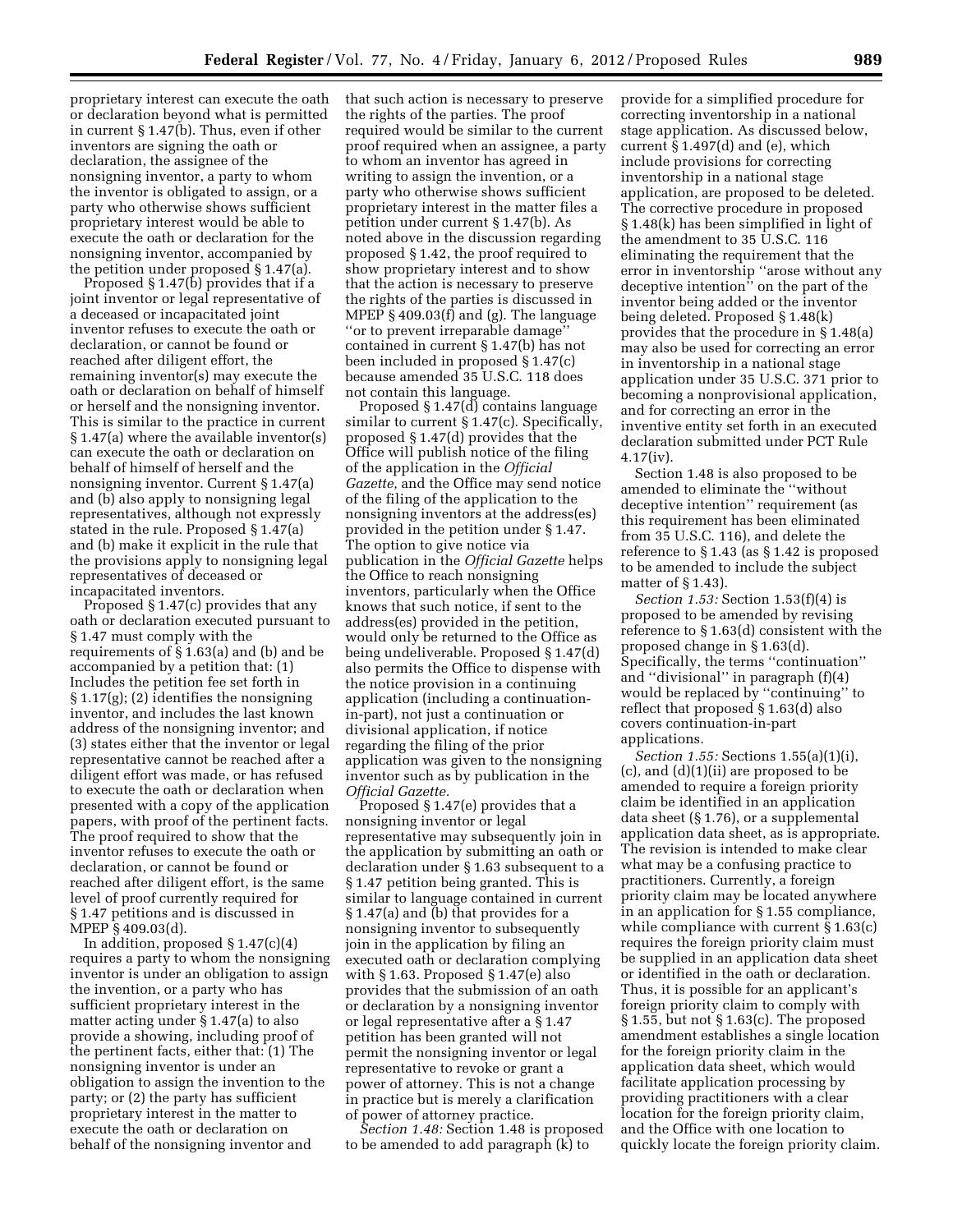35 U.S.C. 119(b) does not specify the particular location in the application for setting forth a claim to the benefit of a prior foreign application. However, 35 U.S.C. 119(b) provides that the foreign application is identified by specifying the application number, country or intellectual property authority, and filing date of each foreign application for which priority is claimed. In addition, 37 CFR 1.55(a)(1)(i) requires identification of any foreign application having a filing date before that of the application for which priority is claimed. Providing this information in the application data sheet constitutes the claim for foreign priority as required by 35 U.S.C. 119(b) and § 1.55(a).

Providing this information in a single location will facilitate more efficient processing of applications, as the Office will only have to look at one location for the priority claim and the most recent application data sheet will govern. Currently, the Office must look at the specification, amendments to the specification, the oath or declaration, the application data sheet (if provided), and elsewhere to determine the priority claim. When applicants provide inconsistent information relating to the claim for foreign priority, the Office must then determine which priority claim governs.

Additionally, providing this information in a single location will facilitate review of patents and patent application publications, because applications frequently provide a benefit and/or foreign priority claim in the first sentence(s) of the specification, which is superseded by an application data sheet that includes a different benefit or foreign priority claim, and thus the benefit claim and/or foreign priority information included in the first sentence(s) of the specification is different from the benefit claim and/or foreign priority information contained on the front page of the patent or patent application publication. While the benefit and/or foreign priority claim on the front page of the patent or patent application publication is usually correct, anyone (including an examiner, a practitioner, or the public) reviewing the patent or patent application publication must review the file history of the application to verify this to be correct.

Since most applications are filed with an application data sheet, requiring the benefit and/or foreign priority claims to be included in the application data sheet will not require most practitioners to change their practice.

*Section 1.63:* Section 1.63(a) is proposed to be amended to recite applicability of the paragraph to both 35

U.S.C. 111(a) national applications and 35 U.S.C. 371 national stage applications of international PCT applications. Section 1.63(a)(1) is proposed to be amended to delete the statement relating to a lack of a minimum age requirement as unnecessary in view of the later requirement, proposed § 1.63(a)(6) (reformatted from current § 1.63(b)(2)), that the person signing has reviewed and understands the contents of the application.

Section 1.63(a)(2) is proposed to be amended to simplify the requirement for the inventor name to be his or her full name without reference to a family or given name, but an initial may only be provided for the middle name. The requirement for a full name is sufficient, given that individuals do not always have both a family name and a given name, or have varying understandings of what a ''given'' name requires.

Section 1.63(a)(3) is proposed to be amended to delete the requirement for identifying the country of citizenship for each inventor, as this information has been deleted as a requirement from 35 U.S.C. 115. Section 1.63(a)(3) would also be amended to set forth a requirement to identify the application to which the oath or declaration is directed (currently set forth in § 1.63(b)(1)).

Section 1.63(a)(4) is proposed to be amended to delete the requirement that the person executing the oath or declaration state that he or she is believed to be the ''first'' inventor consistent with the language in 35 U.S.C. 115(b)(2) and with the statutory change to a first-inventor-to-file system from a first-to-invent system. Additionally, § 1.63(a)(4) is proposed to be clarified by adding the term ''joint'' before inventors and referring to the submission of the oath or declaration rather than referring to a patent being sought.

Section 1.63(a)(5) is proposed to be added to contain the requirement from 35 U.S.C. 115(b)(1) that the oath or declaration state that the application was made or was authorized to be made by the inventor.

Section 1.63(a)(6) is proposed to be added to contain the requirement from current  $\S 1.63(b)(2)$  that the person making the oath or declaration has reviewed and understands the application. Sections 1.63(a)(4) and (a)(6), as proposed, also require that the averments therein be applicable in any application for which the oath or declaration is being submitted such as a continuing application.

Section  $1.63(a)(7)$  is proposed to be added to contain the requirement from current  $\S 1.63(b)(3)$  regarding the  $\S 1.56$ duty being acknowledged.

Section 1.63(b) is proposed to be amended by reciting the requirements for the mailing address and the residence of an inventor (transferred from current  $\S 1.63(c)(1)$ , and adds the alternative of using an application data sheet (transferred from current § 1.63(c)). The mailing address requirement would be further clarified by noting that it is the address where the inventor ''customarily receives mail,'' which may encompass an address where the inventor works, a post office box, or other address where mail is received, even if it is not the main mailing address of the inventor. The mailing address is for the benefit of the inventor in the event that the Office needs to contact the inventor directly. Accordingly, care should be taken in identifying the mailing address, but the requirement is not one that the Office would investigate or confirm its accuracy. Current §§ 1.63(b)(1) through (b)(3) are proposed to be deleted as the requirements are moved to other portions of proposed § 1.63 (*i.e.,* current paragraph (b)(1) is moved to paragraph (a)(3), current paragraph (b)(2) is moved to paragraph (a)(6), and current paragraph (b)(3) is moved to paragraph  $(a)(7)$ ).

Section  $1.63(c)$  and  $(c)(1)$  are proposed to be amended by moving the current requirements to paragraph (b). Current  $\S 1.63(c)(2)$  is proposed to be amended by deleting the current requirement for identifying the claim for foreign priority under § 1.55 in the oath or declaration. This amendment reflects the Office's desire to harmonize presentation of a claim for foreign priority under § 1.55 and of a claim for domestic benefit under § 1.78. The current requirement that the domestic claim for benefit be placed in the first sentence(s) of the specification or an application data sheet (§ 1.76), while requiring that a foreign priority claim be identified in an oath or declaration or application data sheet has led to confusion by applicants as to the proper placement of these priority or benefit claims and to Office processing issues of such claims. As Section 3 of the Leahy-Smith America Invents Act has placed foreign priority claims on equal footing as domestic benefit claims regarding what may be relied upon as a prior art date, it is important that there be one unified place that the Office and the public can rely upon in determining the presence of these claims. Accordingly, §§ 1.55 and 1.78 are proposed to be amended to provide for a unified way in the application data sheet to present foreign priority and domestic benefit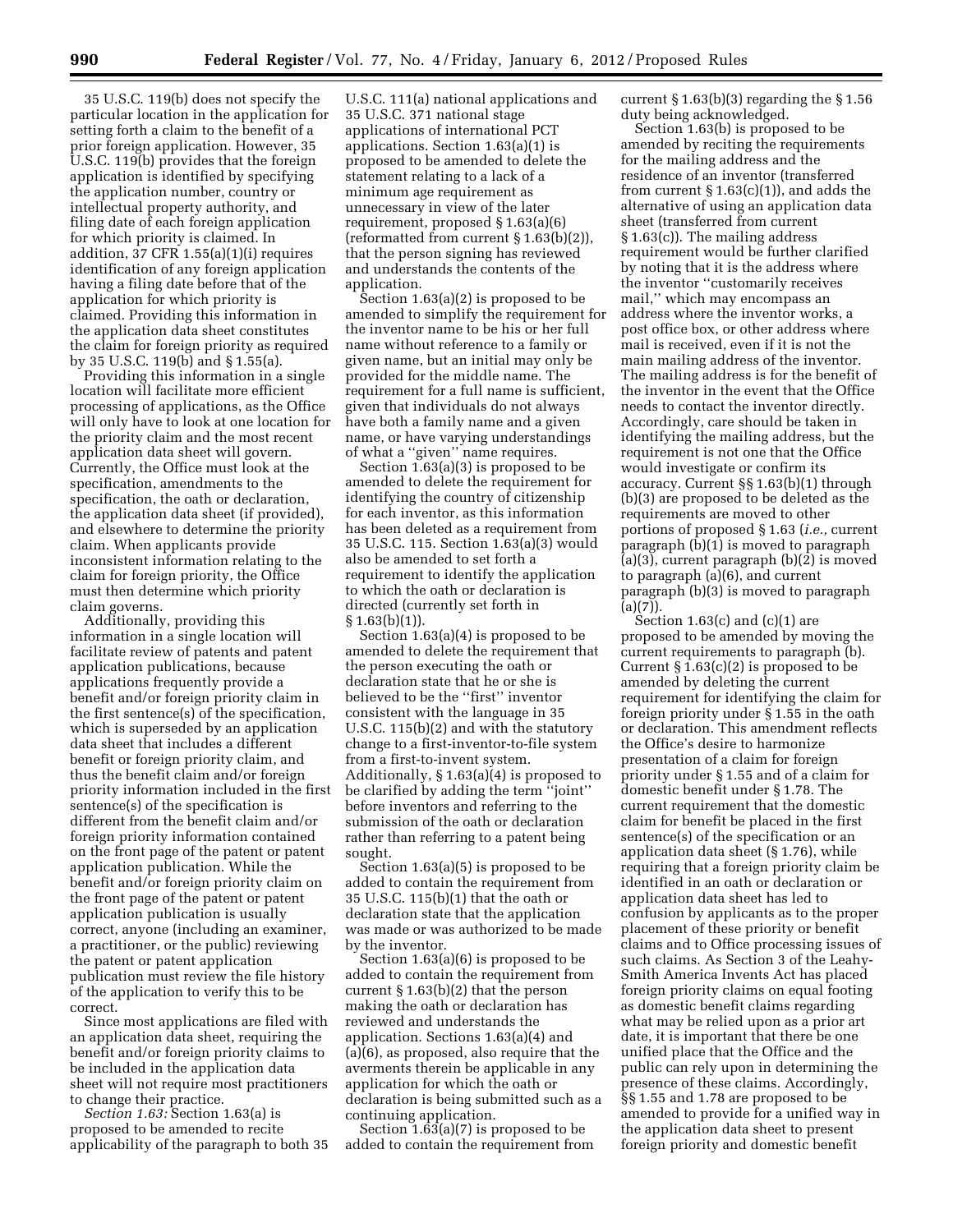claims for inclusion in a printed patent or a patent application publication.

Sections  $1.63(c)(1)(i)$  and (ii) are proposed to provide for the use of assignments to also include the oath or declaration as provided in 35 U.S.C. 115(e). Proposed §§ 1.63(c)(1)(i) and (ii) would provide that the inventor can, when executing an assignment of his or her invention, include the information and statements that would be required under §§ 1.63(a) and (b). Section 1.63(c)(1)(ii) would require that the assignment be made of record by recording the assignment, and filing the copy of the assignment in the application for which it is being used as an oath or declaration. If the assignment has not been recorded prior to its reliance in an application, the assignment may be sent for recording at the same time it is being submitted in the application, provided applicant makes a statement to that effect. Applicants need to be mindful of the proposed amendment in § 3.31 requiring a conspicuous indication, such as by use of a check-box on the assignment cover sheet, to alert the Office that an assignment submitted with an application is submitted for a dual purpose: recording in the assignment database, such as to support a power of attorney, and for use in the application as the oath or declaration. Assignments cannot be recorded unless an application number is provided against which the assignment is to be recorded.

Currently, when an assignment is submitted for recording along with a paper application, the assignment is separated from the paper application and forwarded to the Assignment Recordation Branch for recording in its database at the time when the application is assigned an application number. The assignment in such case does not become part of the application file.

Under the proposed new permitted use of an assignment as including an oath or declaration, the Office, when it receives an assignment with a paper application filing, will continue to forward the assignment to the Assignment Recordation Branch without making it part of the application file, unless the check-box is used on the assignment cover sheet to indicate the intended use of the assignment to comply with the oath or declaration requirement. Where the check-box is used, the Office will make a copy of the assignment to scan the assignment into the Image File Wrapper (IFW) file for the application before forwarding it to the Assignment Recordation Branch. Failure to utilize the check-box will result in a Notice to

File Missing Parts of Nonprovisional Application for an oath or declaration, as the assignment will not be made part of the application file and the Office will not recognize compliance with the § 1.63 oath or declaration requirement. A copy of the assignment would need to be submitted in reply to the Notice along with the surcharge for the late submission of the oath or declaration.

The Office has considered not requiring use of a check-box and automatically scanning an assignment into the IFW file for the application, but the Office believes that applicants should be provided with the option of submitting an assignment only for recordation purposes without such assignment becoming part of the IFW file.

For EFS-Web filing of application papers, EFS-Web does not accept assignments for recording purposes when filing an application. *See Legal Framework for Electronic Filing System—Web (EFS-Web),* 74 FR 55200, 55202 (Oct. 27, 2009). Recording of assignments may only be done electronically in EPAS (Electronic Patent Assignment System), notwithstanding the existence of a link from EFS-Web to EPAS that can be utilized to file an assignment after the application is filed. Accordingly, for EFS-Web submissions, all assignments submitted on filing of the application or later submitted will be made of record in the application (entered into the Image File Wrapper (IFW)), and will not be forwarded to the Assignment Recordation Branch for recordation by the Office. Thus, an assignment must be separately submitted to the Assignment Recordation Branch, and in the application file where the assignment is to be used for a dual purpose. It is the intention of the Office to develop a system whereby one submission of an assignment can be electronically treated for the dual purpose.

The Office considered whether a clarifying amendment to § 1.12(b) should be made to state that a recorded assignment should be available to the public where it is used as the oath or declaration. However, assignment records are available to the public whenever the related application is available to the public. As proposed, a copy of the recorded assignment document would become part of the application file and would be available to the public when the application becomes available to the public.

Section 1.63(c)(2) is proposed to provide that any reference to an oath or declaration pursuant to § 1.63 would include the assignment as provided for in § 1.63.

Section 1.63(d)(1) is proposed to be amended to provide that a newly executed oath or declaration in an application claiming benefit under 35 U.S.C. 120, 121, or 365(c) is not required in a later-filed application where the oath or declaration in the earlier-filed application is compliant with § 1.78. Section 1.63(d)(1) is also proposed to be amended to add a reference to § 1.497(a).

The Office considered whether to restrict the use of a copy of an oath or declaration to one from an ''immediate'' earlier-filed application, but determined that an oath or declaration copy could be used from any earlier-filed application in a chain of benefit claims so long as the oath or declaration continues to be appropriate. This interpretation reflects the breadth of the language utilized by the statute.

35 U.S.C. 115(g)(1)(A) provides an exception to the requirement for an oath or declaration for applications where the application claims the benefit under 35 U.S.C. 120, 121, or 365(c) of the filing of an earlier-filed application. As a claim for benefit under 35 U.S.C. 120 includes continuation-in-part (CIP) applications, it is also proposed to extend the use of copies of oaths or declarations to CIP applications where appropriate, in addition to the current continuations and divisional applications, by the use of the term ''continuing.'' Applicants are advised that it would not be proper to submit any paper, *e.g.,* a copy of a declaration, in a continuing application that contains misstatements relative to the continuing application. Sections 1.63(a)(4) and (a)(6) are proposed to require that their statements (that the person executing the oath or declaration believes the named inventor or joint inventors to be the original inventor or original joint inventors of the claimed invention in the application, and that the person making the oath or declaration has reviewed and understands the contents of the application) be applicable to the ''application for which the oath or declaration is being submitted,'' which includes any continuing application for which a copy of an oath or declaration is being submitted under 35 U.S.C. 115(g) and  $\S 1.63(d)$ . Thus, the following statements in the oath or declaration must be true for the continuing application in order for an oath or declaration from a prior application to be properly submitted in the continuing application under 35 U.S.C. 115(g) and § 1.63(d): (1) That the person executing the oath or declaration believes the named inventor or joint inventors to be the original inventor or original joint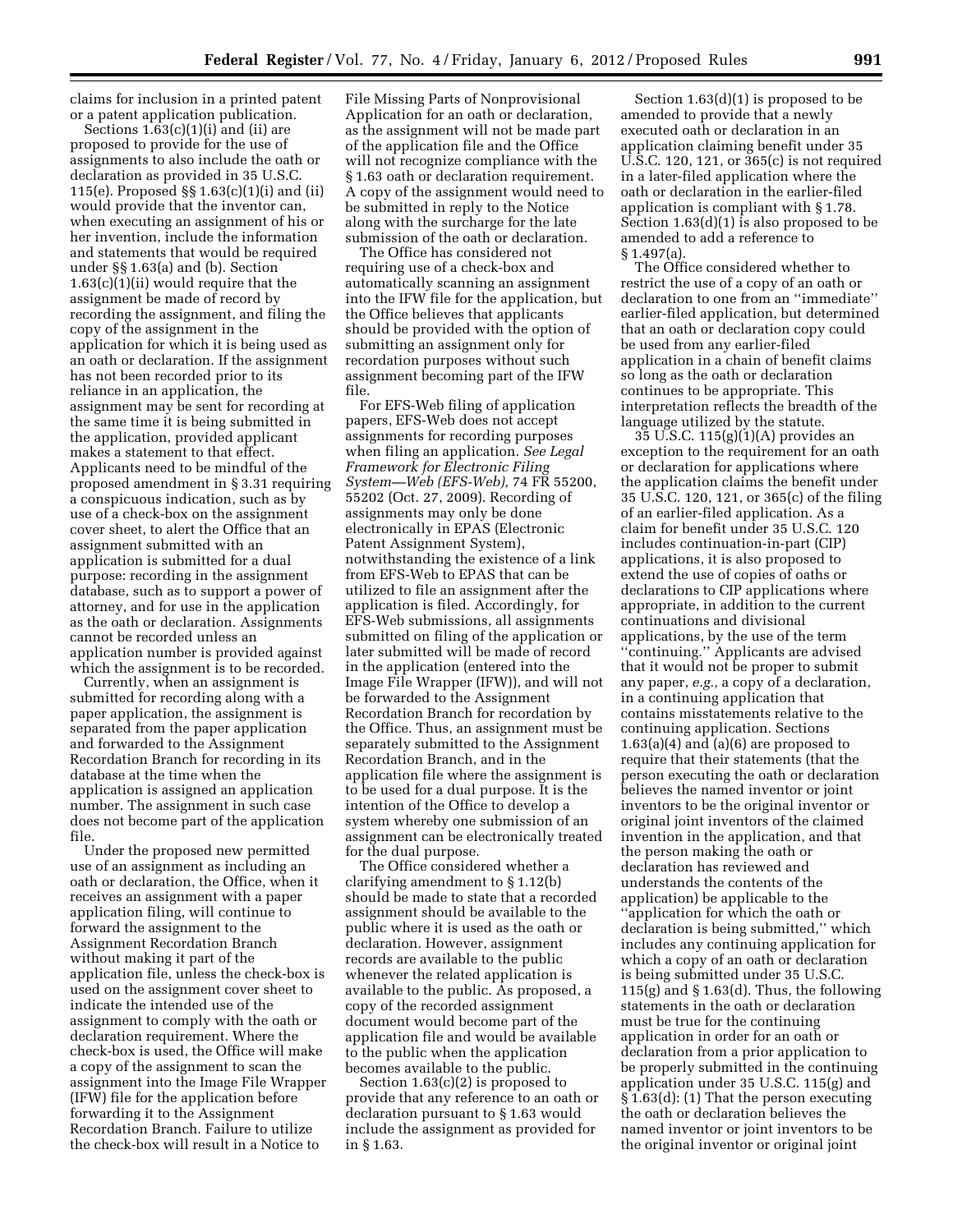inventors of the claimed invention in the application for which the oath or declaration is being submitted (*i.e.,* the oath or declaration states the correct inventorship for the continuing application); (2) that the person making the oath or declaration has reviewed and understands the contents of the application for which the oath or declaration is being submitted, including the claims, as amended by any amendment specifically referred to in the oath or declaration; and (3) that the person making the oath or declaration acknowledges the duty to disclose to the Office all information known to the person to be material to patentability as defined in § 1.56.

Section 1.63(d)(1)(i) is proposed to be simplified by eliminating the word ''nonprovisional'' as unnecessary since provisional applications do not require an oath or declaration, and by referring to compliance with the section as opposed to individual paragraphs of the section. Section 1.63(d)(1)(ii) is proposed to contain the requirement set forth in current  $\S 1.63(d)(1)(iv)$  relating to the oath or declaration copy showing the signature or an indication thereon that it was signed. The requirement of current § 1.63(d)(1)(ii), relating to deleting inventors, is proposed to be moved to proposed § 1.63(d)(2). The requirement of current § 1.63(d)(1)(iii) is proposed to be deleted in view of the applicability of proposed § 1.63(d) to continuing applications, including continuation-in-part applications. Current § 1.63(d)(1)(iv) subject matter, relating to the presence of a signature, is proposed to be moved to proposed § 1.63(d)(1)(ii). Section 1.63(d)(1)(iii) is proposed to require that any new inventors named in the continuing application provide an executed oath or declaration in compliance with this section.

Section 1.63(d)(2) is proposed to contain the requirements set forth in current  $\S\S 1.63(d)(1)(ii)$  and  $1.63(d)(2)$ relating to the continuing application seeking to name fewer inventors and a statement requesting deletion of the name or names of the person who are not inventors. It is also proposed to require that such a statement requesting deletion be signed pursuant to § 1.33(b). Additionally, proposed § 1.63(d)(2) applies to continuing applications to include continuation-in-part applications, rather than just continuation and divisional applications.

Section 1.63(d)(3) is proposed to contain the requirements of current § 1.63(d)(3), (d)(3)(i), and (d)(3)(ii) in simplified form. The provision for submission of a copy of an oath or

declaration where the earlier-filed application has been accorded status under § 1.47 has been expanded to cover § 1.42 situations relating to a deceased or legally incapacitated inventor.

Current  $\S 1.63(d)(4)$  is proposed to be deleted. The power of attorney in a continuing application would be covered in proposed § 1.32. The correspondence address in a continuing application would be treated in proposed § 1.33(g).

Section  $1.63(d)(5)$  is proposed to be deleted. Whether a newly executed declaration by an added inventor is required in a continuing application would be covered by § 1.63(d)(1).

Section 1.63(e) is proposed to be revised in that the current requirement for a newly executed declaration in (CIP) applications would be covered by § 1.63(d)(1). It is proposed that § 1.63(e) be amended to cover the submission of oaths or declarations pursuant to 35 U.S.C. 115(h)(1). 35 U.S.C. 115(h)(1) provides that any person making a statement under this section may at any time ''withdraw, replace, or otherwise correct the statement at any time.'' Section 1.63(e) as proposed would acknowledge that an oath or declaration submitted at any time pursuant to 35 U.S.C. 115(h)(1) would be placed in the file record of the application or patent, but may not be reviewed by the Office in view of the open ended time frame that the statute provides. Oaths or declarations submitted pursuant to 35 U.S.C. 115(h)(1) that are timely submitted during prosecution of an application would continue to be reviewed for compliance. A reminder is set forth that mere submission of an oath or declaration pursuant to 35 U.S.C. 115(h)(1) would not, however, act to correct inventorship as compliance with § 1.48 in an application and § 1.324 in a patent is required.

*Section 1.64:* Section 1.64(b) is proposed to be amended to eliminate the requirement that the oath or declaration must state the citizenship of the legal representative who is signing the oath or declaration for a deceased inventor. Since the requirement for an inventor to state his country of citizenship in the oath or declaration has been eliminated from 35 U.S.C. 115, there is no basis to require the legal representative of an inventor to state the legal representative's citizenship. Section 1.64(b) is also proposed to be amended to change the phrase ''deceased inventor'' to ''deceased or legally incapacitated inventor'' in the second sentence. This change would require both a legal representative of a deceased inventor and a legal

representative of an incapacitated inventor to state that the person is a legal representative. Additionally, the residence and mailing address of the legal representative would also be required, but § 1.64 is proposed to be amended to permit such information to be provided in an application data sheet. This will permit the submission of such information without requiring additional contact with the legal representative of a deceased or legally incapacitated inventor. Section 1.64(b) is also proposed to be amended to delete the reference to § 1.43 since § 1.43 is proposed for combination with § 1.42.

*Section 1.67:* The title of § 1.67 is proposed to be amended to ''Noncompliant oath or declaration'' to better focus on the purpose of the rule. 35 U.S.C. 115(h) limits the situations in which the Office may require a supplemental oath or declaration. Section 1.67 is amended to address the manner in which deficiencies in an oath or declaration can be corrected.

Section 1.67(a) is proposed to be amended to refocus the language therein away from a supplemental oath or declaration to an oath or declaration that complies with the requirements of 35 U.S.C. 115 and § 1.63 or 1.162. Sections 1.67(a)(1) and (2) are proposed to be amended to conform to the changes to the title and § 1.67(a) by replacing the term ''supplemental'' with ''in compliance,'' and to delete reference to § 1.43 as § 1.43 is being proposed to be combined with § 1.42. Section 1.67(a)(3) is proposed to be amended by deleting the explanatory parentheses as unnecessary in view of the crossreference to § 1.63 and updating the reference to recite § 1.63(b). Additionally, it is proposed to refer to a supplemental application data sheet in place of application data sheet, as a § 1.76 submission submitted after filing of the application must be a supplemental application data sheet and not an application data sheet even though it is the first § 1.76 submission.

Section 1.67(b) is proposed to retain the material from current § 1.67(b) relating to no new matter by deleting the term ''supplemental,'' as revised § 1.67 is clarified to be directed towards noncompliant oaths or declarations correcting deficiencies or inaccuracies.

*Section 1.76:* Section 1.76(a) is proposed to be amended to clarify that an application data sheet may be submitted in an international application entering the national stage under 35 U.S.C. 371. Section 1.76(a) is also proposed to be amended to require that an application data sheet must be submitted to claim priority to or the benefit of a prior-filed application under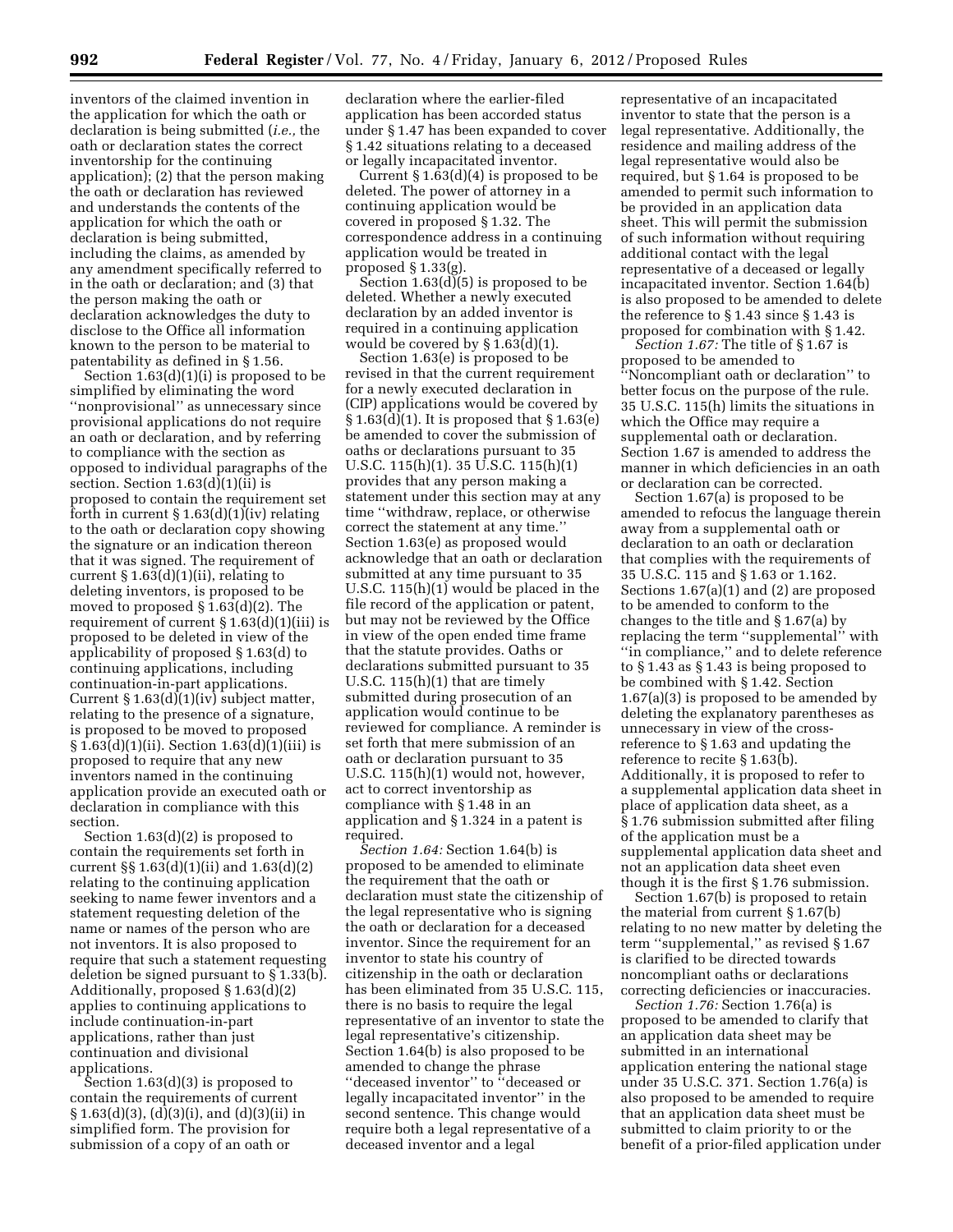35 U.S.C. 119, 120, 121, or 365 for consistency with the proposed changes to §§ 1.55 and 1.78.

Section 1.76(c)(1) is proposed to be amended to clarify that after an application has been filed, a supplemental application data sheet, not an application data sheet, is required. Section 1.76(c)(2) is proposed to be amended to require that changes to the information must be indicated by underlining for insertions of text, and strike-through or brackets for deletions of text.

The revision is intended to make clear the difference between an application data sheet and a supplemental application data sheet. When an application data sheet is provided, the application data sheet becomes part of the application as filed and thus it does not have to be signed by the applicant, unless it is a form such as PTO/SB/14 and a nonpublication request is being made by the applicant on the form. When a supplemental application data sheet is provided, the supplemental application data sheet is an amendment to the application, and therefore the supplemental application data sheet must be signed in accordance with § 1.33(b). Applicants are also encouraged and reminded to use and submit an application data sheet (PTO/ SB/14) as an EFS-Web Fillable Form, rather than a scanned PDF image, to benefit from having the data loaded directly into USPTO electronic systems (there is no Office form for a supplemental application data sheet). Use of an application data sheet benefits both the Office and patent practitioners as the data is loaded directly into the USPTO electronic systems, thus the data is accurately captured, reducing time that is needed to review the Filing Receipt.

Representative information including the registration number of each practitioner, or the customer number, appointed with a power of attorney or authorization of agent in the application may be provided on an application data sheet. Providing this information in the application data sheet does not constitute a power of attorney or authorization of agent in the application (*see* §§ 1.76(b)(4), 1.34).

Section 1.76(d) continues to set forth the procedure for resolving inconsistencies between application data sheets and other documents. The Office contemplated clarifying this subsection to address the situation where inconsistent information regarding a benefit claim and/or foreign priority is supplied by the application data sheet and the specification as filed, and provide that the application data

sheet will govern. In view of the proposed changes to §§ 1.55 and 1.78, which state that benefit and/or foreign priority claims must be in an application data sheet, there is no need for this further clarification.

Section 1.76(d)(1) is proposed to be amended to exclude foreign priority claims in accordance with § 1.55(a)(1) and benefit claims in accordance with §§ 1.78(a)(2)(iii) and 1.78(a)(5)(iii) from this subsection of the rule, which indicates which information will govern when inconsistent information is provided in an application. With the amendments to §§ 1.55(a)(1), 1.78(a)(2)(iii), and 1.78(a)(5)(iii), the foreign priority claim and/or benefit claim must be in the application data sheet. Thus, an amendment to the specification will not govern over a foreign priority claim or benefit claim in an application data sheet.

*Section 1.78:* Section 1.78(a)(2)(iii) is proposed to be amended such that the reference requirement for a benefit claim to a prior-filed nonprovisional application or international application designating the United States of America by a later-filed nonprovisional application must be in an application data sheet or a supplemental application data sheet.

Sections 1.78(a)(5)(iii) is proposed to be amended such that the reference requirement for a benefit claim to a prior-filed provisional application by a later-filed nonprovisional application must be in an application data sheet or a supplemental application data sheet.

Providing this information in the application data sheet constitutes the specific reference required by 35 U.S.C. 119(e) or 120. The patent statute requires that a claim to the benefit of a provisional (35 U.S.C. 119(e)(1)) or nonprovisional (35 U.S.C. 120) be in the application by specific reference thereto. Since the application data sheet (if provided) is considered part of the application, the specific reference to an earlier filed provisional or nonprovisional application in the application data sheet meets the ''specific reference'' requirement of 35 U.S.C. 119(e)(1) or 120.

Providing this information in a single location will facilitate more efficient processing of applications, as the Office will only have to look at one location for the benefit claim and the most recent application data sheet will govern. Currently, the Office must look at the specification, amendments to the specification, and the application data sheet if provided to determine the benefit claim. When applicants provide inconsistent information between the three sources, the Office must then

determine which benefit claim governs in accordance with the rule.

Providing this information in a single location will also facilitate review of patents and patent application publications, because applications frequently provide a benefit and/or foreign priority claim in the first sentence(s) of the specification, which is amended by an application data sheet that includes a different benefit or foreign priority claim, and thus the benefit claim and/or foreign priority information included in the first sentence(s) of the specification is different from the benefit claim and/or foreign priority information contained on the front page of the patent or patent application publication. While the benefit and/or foreign priority claim on the front page of the patent or patent application publication is usually correct, anyone (including an examiner, a practitioner, or the public) reviewing the patent or patent application publication must review the file history of the application to verify this to be correct.

Since most applications are filed with an application data sheet, requiring benefit and/or foreign priority claims to be included in the application data sheet will not require most practitioners to change their practice.

*Section 1.172:* Section 1.172 is proposed to be amended in its title to delete the duplicative reference to assignees, as assignees may be an applicant in some circumstances for a reissue application. Section 1.172 is proposed to be reformatted to clarify who may sign, and what documents must accompany, a reissue oath or declaration. Section 1.172(a) is proposed to be amended to continue to require that the reissue oath or declaration must be accompanied by the written consent of all assignees, if any, owning an undivided interest in the patent. Current subject matter in § 1.172(a) relating to not enlarging the scope of the claims would be transferred to paragraph (b) and the assignment information transferred to paragraph (c). Section 1.172(b) is proposed to be amended to focus on signing of the oath or declaration and includes paragraph titles to distinguish between who may sign the reissue oath or declaration for a nonbroadening reissue (proposed § 1.172(b)(1)(i) through (b)(1)(iii)) versus a broadening reissue (§ 1.172(b)(2)(i) and (b)(2)(ii)). Current subject matter in § 1.172(b) would be moved to proposed § 1.172(d). Section 1.172(b)(2)(ii) is proposed to authorize the assignee of the entire interest to sign the reissue oath or declaration for a broadening reissue filed on or after September 16,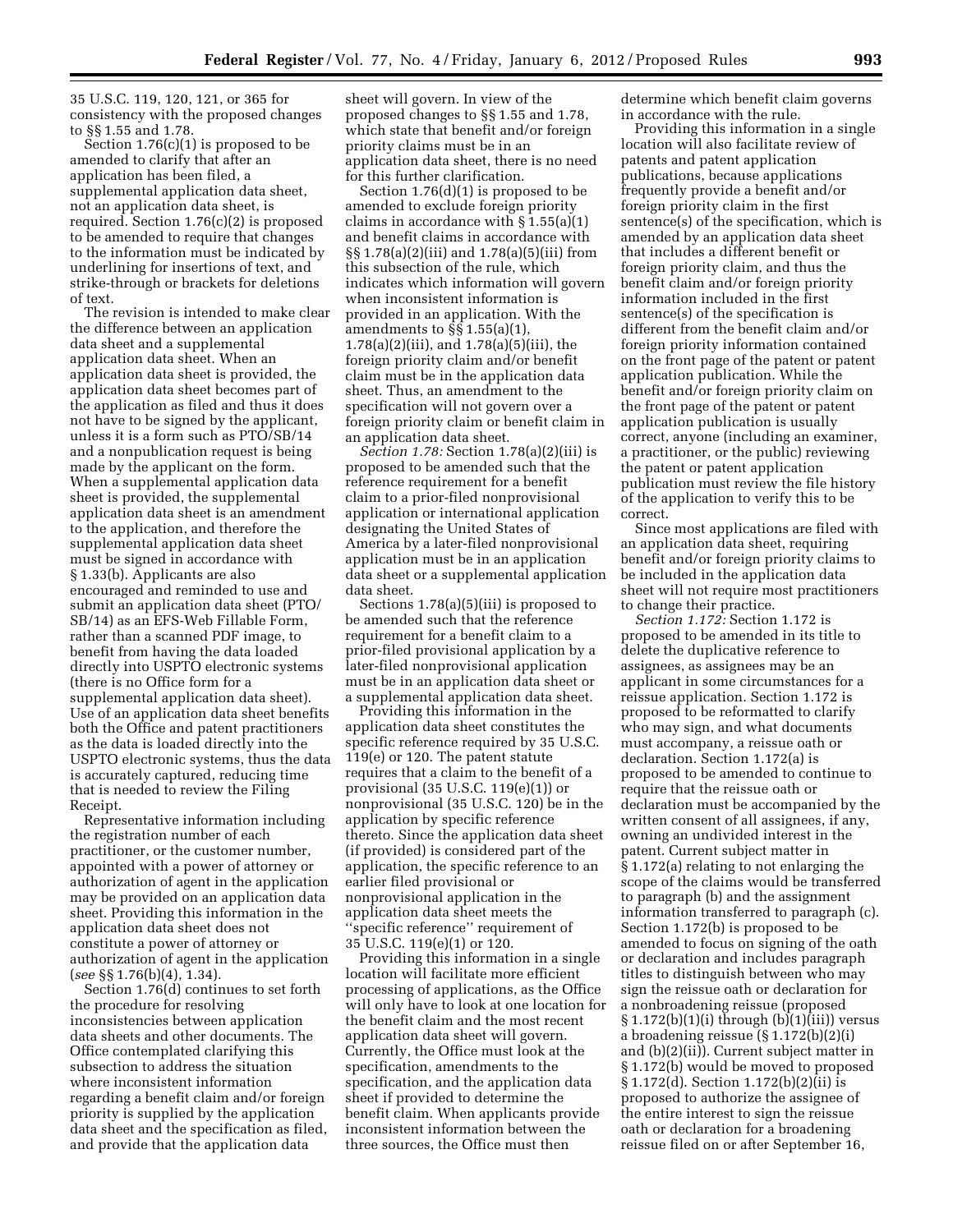2012, where the application for the original patent was filed by the assignee of the entire interest (*i.e.,* the oath or declaration was executed by the assignee under § 1.42 or § 1.47).

Section 1.172(c) includes the language already present in current § 1.172(a) and clarifies that all assignees, including partial assignees, who consent to the reissue must establish their ownership in the patent. Section 1.172(d) repeats the language found in current § 1.172(b).

*Section 1.175:* Section 1.175(a) is proposed to be amended to clarify the requirement that an applicant identify in the reissue oath or declaration each applicable reason that forms the basis for reissue. The reasons include: (1) A defective specification or drawing  $(\S 1.175(a)(1))$ ; (2) the patentee claiming more than the patentee had a right to claim in the patent (§ 1.175(a)(2)); and (3) the patentee claiming less than the patentee had the right to claim in the patent (§ 1.175(a)(3)). Proposed § 1.175(a)(3) also requires identification of a broadened claim and a broadened portion of the specification, if a change thereto is the basis for the claim broadening.

Section 1.175(a) retains the requirement from current § 1.175(a)(1) that the reissue oath or declaration identify at least one error that is being relied upon as the basis for reissue and recites the statutory basis for reissue, 35 U.S.C. 251. Examples of proper error statements are discussed in MPEP § 1414, II. The reissue oath or declaration may identify more than one specific error that forms the basis of the reissue, but at least one error must be identified.

Section 1.175(b) is proposed to be amended to clarify that a claim broadened in any respect must be treated and identified as a broadened claim. In addition, § 1.175(b) is proposed to be further amended to delete the requirement for supplemental reissue oaths or declarations in view of the change to 35 U.S.C. 251 in Section 20 of the Leahy-Smith America Invents Act (*i.e.,* removal of the ''without any deceptive intention'' provision). A claim that is broadened in any respect is a broadened claim for purposes of 35 U.S.C. 251. *See Tillotson, Ltd.* v. *Walbro Corp.,* 831 F.2d 1033, 1037 n.2 (Fed. Cir. 1987), *In re Ruth,* 278 F.2d 729, 730 (CCPA 1960), and *In re Rogoff,* 261 F.2d 601, 603 (CCPA 1958). The requirement that a claim broadened in any respect be treated as a broadened claim is important to distinguish who can sign the reissue oath or declaration. It also is important because a reissue application that broadens the scope of the original patent may only be filed within two

years from the grant of the original patent. See MPEP § 1412.03 for the meaning of a ''broadened reissue claim'' and examples.

An application that does not seek to broaden the scope of the original patent may be filed with a reissue oath or declaration that is executed by the assignee of the entire right, title, and interest. However, if the reissue application broadens one or more of the claims in any respect, the reissue oath or declaration must be executed by the inventors, the legal representatives of deceased or legally incapacitated inventors, or a § 1.47 applicant for a nonsigning inventor (proposed § 1.172(b)(2)(i)). As discussed above, the assignee of the entire interest may sign the reissue oath or declaration for a broadening reissue filed on or after September 16, 2012, where the application for the original patent was filed by the assignee of the entire interest (proposed § 1.172(b)(2)(ii)), that is, the oath or declaration was executed by the assignee under §§ 1.42 or 1.47.

Section 1.175(c) is proposed to be amended to clarify that where all errors identified in the reissue oath or declaration pursuant to proposed § 1.175(a) are no longer being relied upon as the basis for reissue, a reissue oath or declaration that identifies a new error currently being relied upon as the basis for reissue must be filed. The elimination of supplemental reissue oaths or declarations in current § 1.175(b) is directed towards lack of deceptive intent regarding the error being corrected, and not the statutory requirement of identification of at least one error. Section 1.175(c) is also proposed to be amended to clarify that the reissue oath or declaration that identifies the new error currently being relied upon as the basis for reissue need only address the new error and need not identify any prior error identified in a reissue oath or declaration. This requirement is consistent with the discussion in MPEP § 1414.01, I.

The reissue oath or declaration must identify a proper error that forms the basis for reissue. If the specified error is no longer being corrected in the reissue application, then a new error must be identified in the reissue oath or declaration so that the record is clear in identifying a proper basis for reissue. The latest reissue oath or declaration need not identify each specific error that was identified in any earlier reissue oath or declaration; it must only identify an error that is currently being relied upon or corrected.

Section 1.175(e) is proposed to be amended to provide a title to identify the paragraph's applicability to

continuing applications, MPEP 1414, II, and to clarify in the rule the ability to file copies of reissue oaths or declarations from prior reissue applications in continuing applications consistent with § 1.63(d). Section 1.175(e) would now consist of paragraphs (e)(1), (e)(2), (e)(2)(i) and (ii).

Section 1.175(e)(1) is proposed to provide that where a continuing reissue application replaces a prior reissue application, the requirement for a reissue oath or declaration pursuant to § 1.172 may be satisfied by a copy of the reissue oath or declaration from the prior reissue application it replaces. The concept of a ''prior application,'' in this paragraph and in paragraph (e)(2), is intended to be broader than an immediate prior application but to stay within the bounds of § 1.63(d) and require a prior application that is within the chain of benefit claim.

Section 1.175(e)(2) is proposed to provide that where a continuing reissue application does not replace a prior reissue application, the requirement for a reissue oath or declaration pursuant to § 1.172 may be satisfied by a newly executed oath or declaration that identifies at least one error in the original patent which has not been corrected in a prior reissue application, § 1.175(e)(2)(i), or how an identified error is currently being corrected in a manner different than in a prior reissue application, § 1.175(e)(2)(ii).

Under current practice, a new oath or declaration is required in a continuing reissue application notwithstanding that there is no change in the error being corrected. In certain circumstances, such as set forth in the following examples, applicants request that they be allowed to use a copy of the declaration from prior reissue application. Some situations currently need to be addressed via a petition for waiver under § 1.183 with a \$400 fee, that the Office would grant in appropriate circumstances, such as set forth in the following example 2. The rule as now proposed recognizes the unnecessary processing delay and expense engendered by this practice, which would be rectified by this proposed change.

Accordingly, a copy of a reissue oath or declaration from a prior reissue application may be submitted in a continuing reissue application where the continuing application replaces a prior reissue application.

Also, a copy of a reissue oath or declaration from a prior reissue application may be submitted in a continuing application where the continuing application does not replace a prior application, but only where the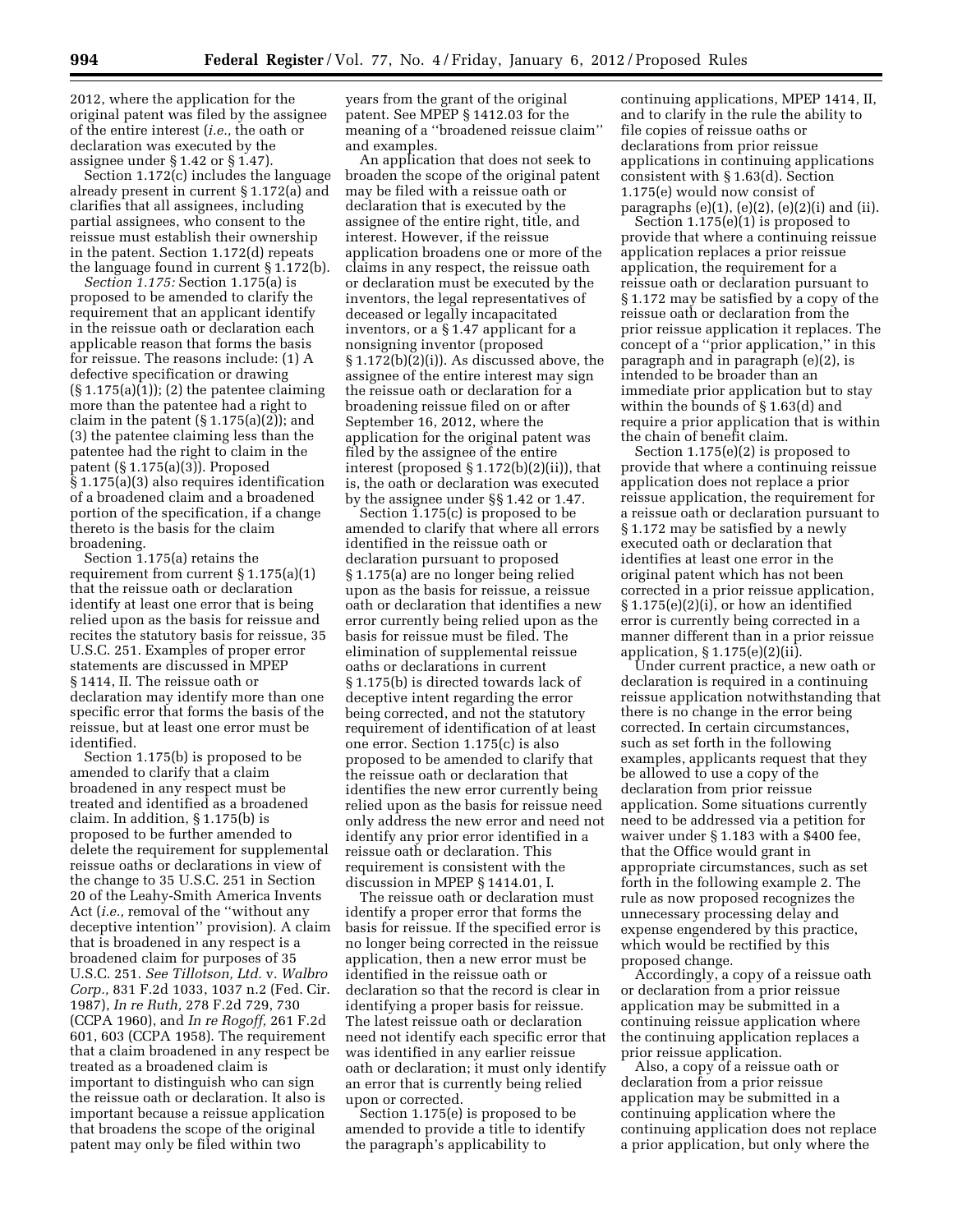identified error was not corrected and therefore would continue to apply in the continuing reissue application, or where the identified error is currently to be corrected in the continuing application in a manner different than in the prior application. However, to do so would also require a statement to either effect. Otherwise, a reissue oath or declaration that identifies a new error that is the basis for reissue must be filed. The following are examples where a copy may be used:

*Example 1:* A reissue application is filed with a declaration under § 1.175 that lists more than one error that properly supports reissue. The declaration can be used to file a continuing reissue application, even if applicant is no longer attempting to correct some of the originally listed errors, provided that at least one of the originally listed errors remains that was not corrected in the prior application. Under the current and proposed § 1.175, a copy may be used.

*Example 2:* A reissue application is filed to amend Claim 4 to limit the general pump means to a centrifugal pump, and to eliminate the recitation of a refrigeration means. The reissue oath or declaration must state that the applicant believes the original patent to be wholly or partly inoperative or invalid by reason of patentee claiming more than the patentee had the right to claim in the patent  $(\S 1.175(a)(2))$ , and patentee claiming less than patentee had the right to claim, and identify Claim 4 (§ 1.175(a)(3)). An identification that the defect was that the patentee claimed ''more or less'' than patentee had a right to claim would not comply with proposed § 1.175. Moreover, the identification that Claim 4 is being broadened under proposed § 1.175(a)(3) would not be sufficient to specifically identify at least one error under proposed § 1.175(a). Applicant must clearly specify the defect or error in the language that renders the original patent wholly or partly inoperative or invalid. The reissue oath or declaration must also provide a specific identification of one of the errors, *e.g.,* Claim 4 was unduly limited by the inclusion of ''refrigeration means'' and is being amended to eliminate this recitation. Under the current rule, a petition under § 1.183 is required for a copy to be used. Under proposed § 1.175, a petition is not required for a copy to be used.

The reference in current § 1.175(e) to paragraph (a)(1) of § 1.175 would be deleted as it would be unnecessary in view of the proposed changes.

Section 1.175(f) is proposed to be added to provide that a reissue oath or declaration may be filed at any time pursuant to 35 U.S.C. 115(h)(1), and will be placed in the file record of the reissue application but may not be reviewed by the Office in view of the open ended time frame that the statute provides. Oaths or declarations submitted pursuant to 35 U.S.C. 115(h)(1) that are timely submitted

during prosecution of an application would continue to be reviewed for compliance. Proposed § 1.175(f) is consistent with the language of proposed § 1.63(e).

*Section 1.311:* Section 1.311 is proposed to be amended by adding a new paragraph (c) to implement the requirement of 35 U.S.C. 118 that ''[i]f the Director grants a patent on an application filed under [35 U.S.C. 118] by a person other than the inventor, the patent shall be granted to the real party in interest and upon such notice to the inventor as the Director considers to be sufficient.'' Proposed § 1.311(c) provides that where an assignee, person to whom the inventor is under an obligation to assign the invention, or person who otherwise shows sufficient proprietary interest in the matter has filed an application under §§ 1.42, or 1.47, the applicant must notify the Office of any change in ownership of the application no later than payment of the issue fee. The Office will treat the absence of such a notice as an indication that there has been no change in ownership of the application. Proposed § 1.311(c) does not cover assignees or persons who otherwise show sufficient proprietary interest, unless the application is filed pursuant to §§ 1.42 or 1.47.

Section 3.81 currently provides that an ''application may issue in the name of the assignee'' ''where a request for such issuance is submitted with payment of the issue fee.'' This is accomplished by providing the assignee information in box 3 of the issue fee transmittal form, form 85B. The use of box 3 would be required where ownership of the application changed from the filing of the application and the application was filed pursuant to §§ 1.42 or 1.47.

*Section 1.497:* Section 1.497 is proposed to be amended to be consistent with the amendments to 35 U.S.C. 115 and the proposed amendments to § 1.63. Under the current provisions of § 1.497, while an oath or declaration in a national stage application under 35 U.S.C. 371 must comply with the requirements of § 1.63, it will be accepted as sufficient for purposes of entering the U.S. national stage if certain minimum requirements are met. *See* § 1.497(c). The proposed amendment to § 1.497(a) through (c) maintains this practice. The reference to § 1.43 in current § 1.497(b)(1) and (2) would be deleted from the subject matter now found in the proposed § 1.497(b)(6).

Current § 1.497(d) through (e) are proposed to be deleted. A simplified procedure for correcting inventorship in a national stage application is proposed

to be added to § 1.48, as new subsection § 1.48(k), since § 1.48 covers correction of inventorship in patent applications (other than reissue). The corrective procedure has been simplified in light of the amendment to 35 U.S.C. 116 eliminating the requirement that the error in inventorship ''arose without any deceptive intent'' on the part of the inventor being removed or added. Current § 1.497(f) is proposed to be deleted because of the amendment to 35 U.S.C. 115. Current § 1.497(g) is proposed to be deleted in view of the proposed amendment to § 1.63 eliminating foreign priority claims from the oath or declaration.

*Section 3.31:* Section 3.31 is proposed to be amended by the addition of new paragraph (h) that would implement 35 U.S.C. 115(e) permitting use of an assignment in lieu of an oath or declaration to meet the oath or declaration requirements of § 1.63. Section 3.31(h) is proposed to provide that an assignment cover sheet must contain a conspicuous indication of an intent to utilize the assignment as the required oath or declaration under § 1.63. For the importance of complying with this provision, see the discussion of § 1.63(c).

*Section 3.71:* Section 3.71(a) is proposed to be amended to be consistent with proposed § 1.33, which limits prosecution by juristic entities. The rule is also proposed to be amended to make it clear that conflicts between purported assignees are handled in accordance with § 3.73(c)(4).

*Section 3.73:* Section 3.73(b) is proposed to be amended to clarify who may sign a statement under § 3.73(b) in new paragraph (b)(2)(iii). Under § 3.73(b), an assignee must establish its ownership of an application to the satisfaction of the Director in order to request or take action in a patent or trademark matter. Current § 3.73(b)(2) specifies that the submission establishing ownership must either include a statement that the person signing the submission is authorized to act on behalf of the assignee (§ 3.73(b)(2)(i)) or be signed by a person who has apparent authority to sign on behalf of the assignee (§ 3.73(b)(2)(ii)).

Section 3.73(b)(2)(iii) is proposed to provide that a patent practitioner of record pursuant to § 1.32 could sign a statement under § 3.73(b). A patent practitioner can be considered ''of record'' for purposes of this section where the statement under § 3.73(b) is accompanied by a power of attorney that appoints the practitioner (see 37 CFR 3.73(b)(1)). Currently, a power of attorney to a patent practitioner to prosecute a patent application executed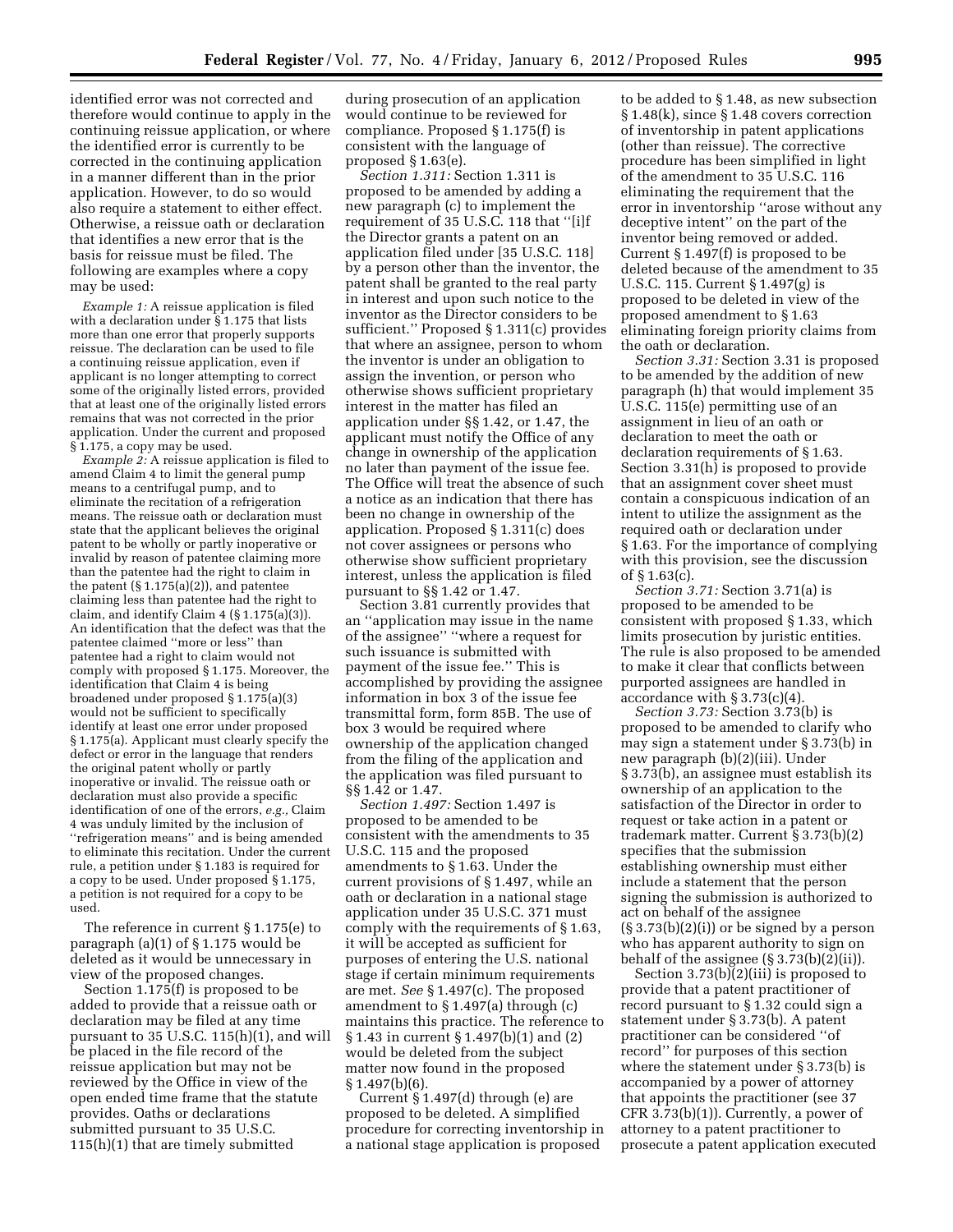by the applicant or assignee of the entire interest does not make that practitioner an official of the assignee or empower the practitioner to sign the submission on behalf of the assignee. MPEP § 324, V. Patent practitioners who signed statements under § 3.73(b) merely on the basis of having been appointed in a power of attorney document have done so improperly.

Section 3.73(b)(3) is proposed to clarify that any subsequent statement under § 3.73(b) must provide a complete chain of title. Current § 3.73(b)(1)(i) requires documentary evidence of a chain of title. The submission of a subsequent statement under § 3.73(b) that only identifies the latest ''link'' in the ownership chain would be incomplete and deemed insufficient to establish ownership of the application.

Section 3.73(c)(2) is proposed to be amended to better clarify how to identify to the Office the entire ownership interest. When establishing ownership of the application under § 3.73(b), one needs to be cognizant of the distinction between 100 percent ownership of the right, title, and interest in the invention from a single inventor and 100 percent ownership of the entire right, title, and interest in the invention from all of the inventors. This provision is applicable such as when one assignee owns 100 percent interest from one inventor and another assignee owns 100 percent interest from a different inventor. To comply with the requirement that the entire right, title, and interest be identified, both assignees would need to set forth their ownership interest by percentage (100 percent of the entire right, title, and interest) § 3.73(c)(2)(i), or both assignees would need to provide a statement that all parties owning an interest (without identification of percentage) have been identified, § 3.73(c)(2)(ii). Where a sole inventor assigns all rights to companies A and B, but the assignment does not specify percentages of ownership, the statement under § 3.73(b) would need to identify that companies A and B together own 100 percent of the entire right, title, and interest without specific individual percentages for company A and company B. Otherwise, the Office may refuse to accept the submission as an establishment of ownership.

Section 3.73(c)(3) is proposed to provide that, for a statement under § 3.73(b) from the prior application to have effect in a continuation or divisional application, or a continuation-in-part application with the same inventors or fewer, a copy of the statement under paragraph (b) of this section from the prior application for which benefit is claimed under 35

U.S.C. 120, 121, or 365(c), must be filed in the continuing application.

Section 3.73(c)(4) is proposed to be added to provide that, where two or more purported assignees file conflicting statements under paragraph (b) of this section, the Director will determine which, if any, purported assignee will be permitted to control prosecution of the application. As proposed, § 3.73(c)(4) provides in the rule the Office's practice for treating two or more conflicting statements under § 3.73(b), currently discussed in MPEP § 324, IX.

Sections 1.51, 1.53, 1.57, 1.78, 41.37, 41.67, and 41.110 are proposed to be amended to substitute references to 35 U.S.C. 112(a), (b), and (f), for the current references to 35 U.S.C. 112, first, second, and sixth paragraphs. Sections 1.45 and 1.48 are proposed to be amended to reflect the change regarding 35 U.S.C. 116. Section 1.173 is proposed to be amended to reflect the change regarding 35 U.S.C. 251. Sections 1.48, 1.324, 1.530, and 5.25 are proposed to be amended to delete the provisions pertaining to a lack of deceptive intent. Sections 1.41, 1.46, 1.64, 1.76, 1.131, and 1.162 are proposed to be amended to delete the references to § 1.43. Section 1.76 is proposed to be amended to delete the reference to an inventor's citizenship to reflect the change regarding 35 U.S.C. 115.

#### **Rulemaking Considerations**

A. *Administrative Procedure Act:* The primary changes proposed in this notice implement the inventor's oath or declaration provisions of the Leahy-Smith America Invents Act. This notice proposes changes to the rules of practice that concern the process for applying for a patent, namely, the statements required in the oath or declaration required by 35 U.S.C. 115 for a patent application (including the oath or declaration for a reissue application), the manner of presenting claims for priority to or the benefit of prior-filed applications under 35 U.S.C. 119, 120, 121, or 365, and the procedures for prosecution of an application by an assignee. The changes being proposed in this notice do not change the substantive criteria of patentability. These proposed changes involve rules of agency practice and procedure, and/or interpretive rules. *See Bachow Commuc'ns., Inc.* v. *FCC,* 237 F.3d 683, 690 (D.C. Cir. 2001) (rules governing an application process are procedural under the Administrative Procedure Act); *Inova Alexandria Hosp.* v. *Shalala,*  244 F.3d 242, 350 (4th Cir. 2001) (rules for handling appeals were procedural where they did not change the

substantive standard for reviewing claims); *Nat'l Org. of Veterans' Advocates* v. *Sec'y of Veterans Affairs,*  260 F.3d 1365, 1375 (Fed. Cir. 2001) (rule that clarifies interpretation of a statute is interpretive).

Accordingly, prior notice and opportunity for public comment are not required pursuant to 5 U.S.C. 553(b) or (c) (or any other law) and thirty-day advance publication is not required pursuant to 5 U.S.C. 553(d) (or any other law). *See Cooper Techs. Co.* v. *Dudas,*  536 F.3d 1330, 1336–37 (Fed. Cir. 2008) (stating that 5 U.S.C. 553, and thus 35 U.S.C. 2(b)(2)(B), does not require notice and comment rulemaking for ''interpretative rules, general statements of policy, or rules of agency organization, procedure, or practice.'')  $\alpha$  (quoting 5 U.S.C. 553 $\beta$ )(A)). The Office, however, is publishing these changes for comment as it seeks the benefit of the public's views on the Office's proposed implementation of these provisions of the Leahy-Smith America Invents Act.

B. *Regulatory Flexibility Act:* As prior notice and an opportunity for public comment are not required pursuant to 5 U.S.C. 553 or any other law, neither a regulatory flexibility analysis nor a certification under the Regulatory Flexibility Act (5 U.S.C. 601 *et seq.*) is required. *See* 5 U.S.C. 603.

In addition, for the reasons set forth herein, the Deputy General Counsel for General Law of the United States Patent and Trademark Office has certified to the Chief Counsel for Advocacy of the Small Business Administration that changes proposed in this notice will not have a significant economic impact on a substantial number of small entities. *See* 5 U.S.C. 605(b). This notice proposes changes to the rules of practice to implement sections 4 and 20 of the Leahy-Smith America Invents Act, which provides changes to the inventor's oath or declaration. The primary impact of the changes in this notice is the streamlining of the requirements for oaths and declarations and the simplification of the filing of an application by the assignee when an inventor cannot or will not execute the oath or declaration. The burden to all entities, including small entities, imposed by these rules is a minor addition to that of the current regulations concerning the inventor's oath or declaration. The change to the manner of presenting claims for priority to or the benefit of prior-filed applications under 35 U.S.C. 119, 120, 121, or 365 will not have a significant economic impact on a substantial number of small entities as an application data sheet is easy to prepare and use, and the majority of patent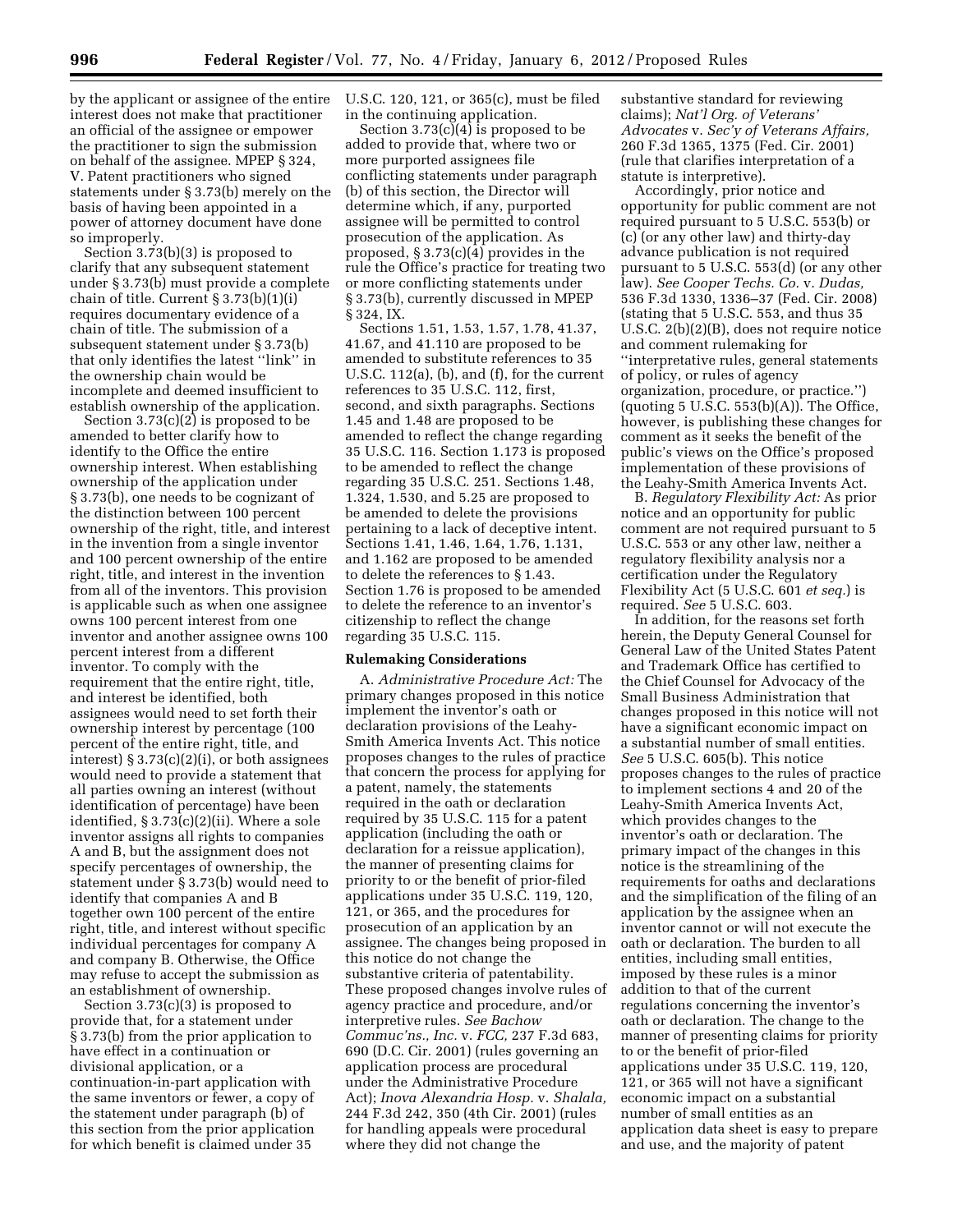applicants already submit an application data sheet with the patent application. The change to reissue oath or declaration will not have a significant economic impact on a substantial number of small entities as reissue is sought by the patentee for fewer than 1,200 of the 1.2 million patents in force each year, and a reissue applicant already needs to know whether claims are being broadened to comply with the requirements of 35 U.S.C. 251. The change to the procedures for prosecution of an application by an assignee will not have a significant economic impact on a substantial number of small entities as it is rare for a juristic entity to attempt to prosecute a patent application *pro se.* Therefore, the changes proposed in this notice will not have a significant economic impact on a substantial number of small entities.

C. *Executive Order 12866 (Regulatory Planning and Review):* This rulemaking has been determined to be not significant for purposes of Executive Order 12866 (Sept. 30, 1993).

D. *Executive Order 13563 (Improving Regulation and Regulatory Review):* The Office has complied with Executive Order 13563. Specifically, the Office has, to the extent feasible and applicable: (1) Made a reasoned determination that the benefits justify the costs of the rule; (2) tailored the rule to impose the least burden on society consistent with obtaining the regulatory objectives; (3) selected a regulatory approach that maximizes net benefits; (4) specified performance objectives; (5) identified and assessed available alternatives; (6) involved the public in an open exchange of information and perspectives among experts in relevant disciplines, affected stakeholders in the private sector and the public as a whole, and provided on-line access to the rulemaking docket; (7) attempted to promote coordination, simplification, and harmonization across government agencies and identified goals designed to promote innovation; (8) considered approaches that reduce burdens and maintain flexibility and freedom of choice for the public; and (9) ensured the objectivity of scientific and technological information and processes.

E. *Executive Order 13132 (Federalism):* This rulemaking does not contain policies with federalism implications sufficient to warrant preparation of a Federalism Assessment under Executive Order 13132 (Aug. 4, 1999).

F. *Executive Order 13175 (Tribal Consultation):* This rulemaking will not: (1) Have substantial direct effects on one

or more Indian tribes; (2) impose substantial direct compliance costs on Indian tribal governments; or (3) preempt tribal law. Therefore, a tribal summary impact statement is not required under Executive Order 13175 (Nov. 6, 2000).

G. *Executive Order 13211 (Energy Effects):* This rulemaking is not a significant energy action under Executive Order 13211 because this rulemaking is not likely to have a significant adverse effect on the supply, distribution, or use of energy. Therefore, a Statement of Energy Effects is not required under Executive Order 13211 (May 18, 2001).

H. *Executive Order 12988 (Civil Justice Reform):* This rulemaking meets applicable standards to minimize litigation, eliminate ambiguity, and reduce burden as set forth in sections 3(a) and 3(b)(2) of Executive Order 12988 (Feb. 5, 1996).

I. *Executive Order 13045 (Protection of Children):* This rulemaking does not concern an environmental risk to health or safety that may disproportionately affect children under Executive Order 13045 (Apr. 21, 1997).

J. *Executive Order 12630 (Taking of Private Property):* This rulemaking will not effect a taking of private property or otherwise have taking implications under Executive Order 12630 (Mar. 15, 1988).

K. *Congressional Review Act:* Under the Congressional Review Act provisions of the Small Business Regulatory Enforcement Fairness Act of 1996 (5 U.S.C. 801 *et seq.*), prior to issuing any final rule, the United States Patent and Trademark Office will submit a report containing the final rule and other required information to the United States Senate, the United States House of Representatives, and the Comptroller General of the Government Accountability Office. The changes in this notice are not expected to result in an annual effect on the economy of 100 million dollars or more, a major increase in costs or prices, or significant adverse effects on competition, employment, investment, productivity, innovation, or the ability of United States-based enterprises to compete with foreignbased enterprises in domestic and export markets. Therefore, this notice is not expected to result in a ''major rule'' as defined in 5 U.S.C. 804(2).

L. *Unfunded Mandates Reform Act of 1995:* The changes proposed in this notice do not involve a Federal intergovernmental mandate that will result in the expenditure by State, local, and tribal governments, in the aggregate, of 100 million dollars (as adjusted) or more in any one year, or a Federal

private sector mandate that will result in the expenditure by the private sector of 100 million dollars (as adjusted) or more in any one year, and will not significantly or uniquely affect small governments. Therefore, no actions are necessary under the provisions of the Unfunded Mandates Reform Act of 1995. *See* 2 U.S.C. 1501 *et seq.* 

M. *National Environmental Policy Act:* This rulemaking will not have any effect on the quality of environment and is thus categorically excluded from review under the National Environmental Policy Act of 1969. *See*  42 U.S.C. 4321 *et seq.* 

N. *National Technology Transfer and Advancement Act:* The requirements of section 12(d) of the National Technology Transfer and Advancement Act of 1995 (15 U.S.C. 272 note) are not applicable because this rulemaking does not contain provisions which involve the use of technical standards.

O. *Paperwork Reduction Act:* This rulemaking involves information collection requirements which are subject to review by the Office of Management and Budget (OMB) under the Paperwork Reduction Act of 1995 (44 U.S.C. 3501 *et seq.*). The collection of information involved in this rulemaking has been reviewed and previously approved by OMB under OMB Control Numbers 0651–0032 and 0651–0035. The primary impact of the changes in this notice is the streamlining of the requirements for oaths and declarations and the simplification of the filing of an application by the assignee when an inventor cannot or will not execute the oath or declaration. The Office is not resubmitting an information collection package to OMB for its review and approval, because the changes in this rulemaking do not change patent fees or change the information collection requirements (the estimated number of respondents, time per response, total annual respondent burden hours, or total annual respondent cost burden) associated with the information collections approved under OMB Control Numbers 0651–0032 and 0651– 0035.

Notwithstanding any other provision of law, no person is required to respond to, nor shall a person be subject to a penalty for failure to comply with, a collection of information subject to the requirements of the Paperwork Reduction Act, unless that collection of information displays a currently valid OMB control number.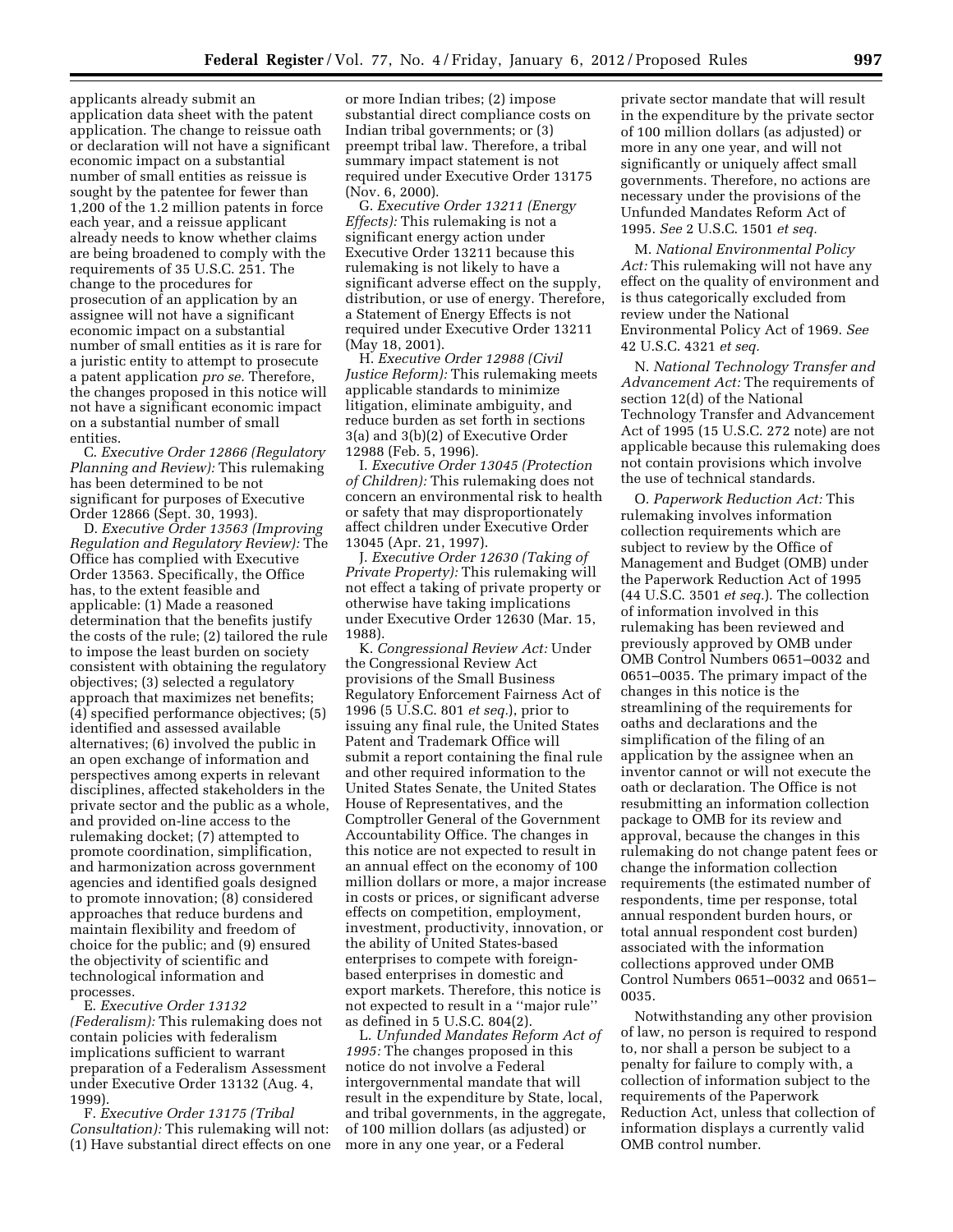# **List of Subjects**

# *37 CFR Part 1*

Administrative practice and procedure, Inventions and patents, Reporting and recordkeeping requirements, Small businesses.

#### *37 CFR Part 3*

Administrative practice and procedure, Patents, Trademarks.

For the reasons set forth in the preamble, 37 CFR parts 1 and 3 are proposed to be amended as follows:

#### **PART 1—RULES OF PRACTICE IN PATENT CASES**

1. The authority citation for 37 CFR part 1 continues to read as follows:

**Authority:** 35 U.S.C. 2(b)(2).

2. Section 1.1 is amended by revising paragraph (e) to read as follows:

#### **§ 1.1 Addresses for non-trademark correspondence with the United States Patent and Trademark Office.**

\* \* \* \* \* (e) *Patent term extension.* All applications for extension of patent term under 35 U.S.C. 156 and any communications relating thereto intended for the United States Patent and Trademark Office should be additionally marked ''Mail Stop Hatch-Waxman PTE.'' When appropriate, the communication should also be marked to the attention of a particular individual, such as where a decision has been rendered.

\* \* \* \* \*

3. Section 1.4 is amended by revising paragraph (e) to read as follows:

#### **§ 1.4 Nature of correspondence and signature requirements.**

\* \* \* \* \* (e) Correspondence requiring a person's signature and relating to payment by credit card in patent cases or registration to practice before the Patent and Trademark Office in patent cases, enrollment and disciplinary investigations, or disciplinary proceedings must be submitted with an original handwritten signature personally signed in permanent dark ink or its equivalent by that person.

\* \* \* \* \* 4. Section 1.31 is revised to read as follows:

#### **§ 1.31 Applicant may be represented by one or more patent practitioners or joint inventors.**

(a) An applicant for patent may file and prosecute his or her own case, or he or she may give a power of attorney to be represented by one or more patent

practitioners or joint inventors, except that a juristic entity must be represented by a patent practitioner. Prosecution by a juristic entity is governed by § 3.71(a), and the taking of action by any assignee is governed by § 3.73.

(b) The United States Patent and Trademark Office cannot aid in the selection of a patent practitioner.

5. Section 1.32 is amended by adding new paragraphs (d) and (e) to read as follows:

#### **§ 1.32 Power of attorney.**  \* \* \* \* \*

(d) A power of attorney from a prior application for which benefit is claimed under 35 U.S.C. 120, 121, or 365(c) in a continuing application may have effect in the continuing application if the inventorship of the continuing application is the same as the prior application or one or more inventors from the prior application have been deleted in the continuing application, and if a copy of the power of attorney from the prior application is filed in the continuing application.

(e) If a power of attorney has been granted by all of the inventors and not an assignee, the addition of an inventor pursuant to § 1.48 results in the loss of that power of attorney upon grant of the § 1.48 request, unless the added inventor provides a power of attorney consistent with the power of attorney provided by the other inventors. This provision does not preclude a practitioner from acting pursuant to § 1.34, if applicable.

6. Section 1.33 is amended by removing and reserving paragraph (b)(3), revising the introductory text of paragraph (a), and adding new paragraphs (f), (g), and (h) to read as follows:

#### **§ 1.33 Correspondence respecting patent applications, reexamination proceedings, and other proceedings.**

(a) *Correspondence address and daytime telephone number.* When filing an application, a correspondence address must be set forth in either an application data sheet (§ 1.76), or elsewhere, in a clearly identifiable manner, in any paper submitted with an application filing. If no correspondence address is specified, the Office may treat the mailing address of the first named inventor (if provided, see §§ 1.76 (b)(1) and 1.63 (c)(2)) as the correspondence address. The Office will direct, or otherwise make available, all notices, official letters, and other communications relating to the application to the person associated with the correspondence address. For correspondence submitted via the

Office's electronic filing system, however, an electronic acknowledgment receipt will be sent to the submitter. The Office will generally not engage in double correspondence with an applicant and a patent practitioner, or with more than one patent practitioner, except as deemed necessary by the Director. If more than one correspondence address is specified in a single paper or in multiple papers submitted on one day, the Office will select one of the specified addresses for use as the correspondence address and, if given, may select the address associated with a Customer Number over a typed correspondence address. For the party to whom correspondence is to be addressed, a daytime telephone number should be supplied in a clearly identifiable manner and may be changed by any party who is authorized to change the correspondence address. The correspondence address may be changed as follows:

\* \* \* \* \* (b) \* \* \* (3) [Reserved]

\* \* \* \* \*

(f) An assignee may only conduct prosecution of an application in accordance with §§ 1.31 and 3.71 of this chapter. Unless otherwise specified, all papers submitted on behalf of a juristic entity must be signed by a patent practitioner.

(g) Where application papers from a prior application are used in a continuing application and the correspondence address was changed during the prosecution of the prior application, an application data sheet or separate paper identifying the updated correspondence address to be used for the continuing application must be submitted. Otherwise, the Office may not recognize the change of correspondence address effected during the prosecution of the prior application.

(h) A patent practitioner acting in a representative capacity whose correspondence address is the correspondence address of record in an application may change the correspondence address after the patent has issued, provided that the change of correspondence address is accompanied by a statement that notice has been given to the patentee or owner.

7. Section 1.41 is amended by revising paragraphs (a)(3), (a)(4) and (c) to read as follows:

## **§ 1.41 Applicant for patent.**

# $(a) * * * *$

(3) In a nonprovisional application filed without an oath or declaration as prescribed by § 1.63 or in a provisional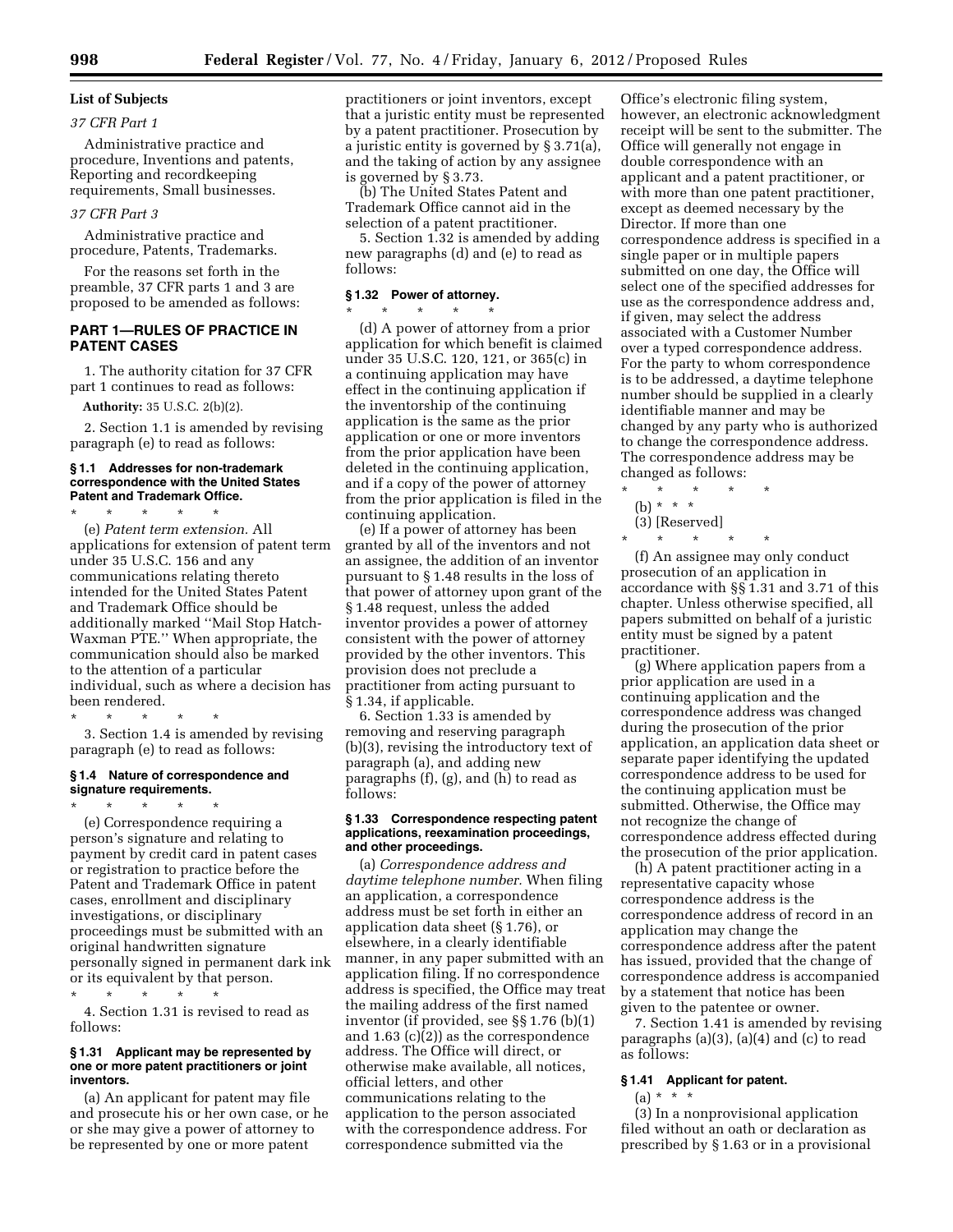application filed without a cover sheet as prescribed by  $\S 1.51(c)(1)$ , the name and residence of each person believed to be an actual inventor should be provided when the application papers pursuant to  $\S 1.53(b)$  or  $\S 1.53(c)$  are filed.

(4) The inventorship of an international application entering the national stage under 35 U.S.C. 371 is that inventorship set forth in the first submission of an executed declaration under PCT Rule 4.17(iv) or oath or declaration under § 1.497, except as provided in § 1.63(d). If neither an executed declaration under PCT Rule 4.17(iv) nor executed oath or declaration under § 1.497 is filed during the pendency of the national stage application, the inventorship is that inventorship set forth in the international application, which includes any change effected under PCT Rule 92bis.

\* \* \* \* \* (c) Any person authorized by the applicant may physically or electronically deliver an application for patent and related correspondence, including fees, to the Office on behalf of the inventor or inventors and provide a correspondence address pursuant to § 1.33(a), but an oath or declaration (§ 1.63) can only be made in accordance with § 1.64 and amendments and other papers must be signed in accordance with § 1.33(b).

\* \* \* \* \* 8. Section 1.42 is revised to read as follows:

#### **§ 1.42 When the inventor is deceased or legally incapacitated.**

(a) In the case of the death or legal incapacity of the inventor, the legal representative (*e.g.,* executor, administrator, guardian, or conservator) of the deceased or incapacitated inventor, the assignee, or a party to whom the inventor is under an obligation to assign the invention or party who otherwise shows sufficient proprietary interest in the matter may execute the oath or declaration under § 1.63, provided that the oath or declaration complies with the requirements of § 1.63(a) and (b) and identifies the inventor who is deceased or legally incapacitated. A party who shows sufficient proprietary interest in the matter executes the oath or declaration on behalf of the deceased or incapacitated inventor.

(b) A party to whom the inventor is under an obligation to assign the invention or a party who otherwise has sufficient proprietary interest in the matter taking action under this section must do so by way of a petition that is

accompanied by the fee set forth in § 1.17(g) and a showing, including proof of pertinent facts, either that:

(1) The deceased or incapacitated inventor is under an obligation to assign the invention to the party; or

(2) The party has sufficient proprietary interest in the matter to execute the oath or declaration pursuant to § 1.63 on behalf of the deceased or incapacitated inventor and that such action is necessary to preserve the rights of the parties.

(c) If the inventor dies during the time intervening between the filing of the application and the granting of a patent thereon, the letters patent may be issued to the legal representative or assignee upon proper intervention pursuant to this section.

9. Section 1.43 is removed and reserved.

#### **§ 1.43 [Reserved]**

10. Section 1.47 is revised to read as follows:

#### **§ 1.47 When an inventor refuses to sign or cannot be reached.**

(a) If an inventor or legal representative thereof (§ 1.42) refuses to execute the oath or declaration under § 1.63, or cannot be found or reached after diligent effort, the assignee of the nonsigning inventor, a party to whom the inventor is obligated to assign the invention, or a party who otherwise shows sufficient proprietary interest in the matter may execute the oath or declaration under § 1.63. A party who shows sufficient proprietary interest in the matter executes the oath or declaration on behalf of the nonsigning inventor.

(b) If a joint inventor or legal representative thereof  $(\S 1.42)$  refuses to execute the oath or declaration under § 1.63 or cannot be found or reached after diligent effort, the remaining inventor(s) may execute the oath or declaration under § 1.63 on behalf of himself or herself and the nonsigning inventor.

(c) Any oath or declaration executed pursuant to this section must comply with the requirements of § 1.63(a) and (b) and be accompanied by a petition that:

(1) Includes the fee set forth in  $§ 1.17(g);$ 

(2) Identifies the nonsigning inventor, and includes the last known address of the nonsigning inventor;

(3) States either the inventor or legal representative cannot be reached after a diligent effort was made, or has refused to execute the oath or declaration under § 1.63 when presented with a copy of the application papers, with proof of the pertinent facts; and

(4) For a party to whom the nonsigning inventor is under an obligation to assign the invention, or has sufficient proprietary interest in the matter acting under paragraph (a) of this section, a showing, including proof of pertinent facts, either that:

(i) The nonsigning inventor is under an obligation to assign the invention to the party; or

(ii) The party has sufficient proprietary interest in the matter to execute the oath or declaration pursuant to § 1.63 on behalf of the nonsigning inventor and that such action is necessary to preserve the rights of the parties.

(d) The Office will publish notice of the filing of the application in the Official Gazette, and may send notice of filing of the application to the nonsigning inventor at the address(es) provided in the petition under this section. The Office may dispense with this notice provision in a continuing application, if notice regarding the filing of the prior application was given to the nonsigning inventor(s).

(e) A nonsigning inventor or legal representative may subsequently join in the application by submitting an oath or declaration under § 1.63. The submission of an oath or declaration by a nonsigning inventor or legal representative after the grant of a petition under this section will not permit the nonsigning inventor or legal representative to revoke or grant a power of attorney.

11. Section 1.48 is amended by revising the section heading and adding new paragraph (k) to read as follows:

#### **§ 1.48 Correction of inventorship in a patent application, other than a reissue application.**

\* \* \* \* \* (k) *National stage application under 35 U.S.C. 371.* The procedure set forth in paragraph (a) of this section for correcting an error in inventorship is also applicable to international applications entering the national stage under 35 U.S.C. 371 prior to becoming nonprovisional applications (§ 1.9(a)(3)), and to correct an error in the inventive entity set forth in an executed declaration submitted under PCT Rule 4.17(iv).

12. Section 1.53 is amended by revising paragraph (f)(4) to read as follows:

#### **§ 1.53 Application number, filing date, and completion of application.**

\* \* \* \* \* (f) \* \* \*

(4) This paragraph applies to continuation or divisional applications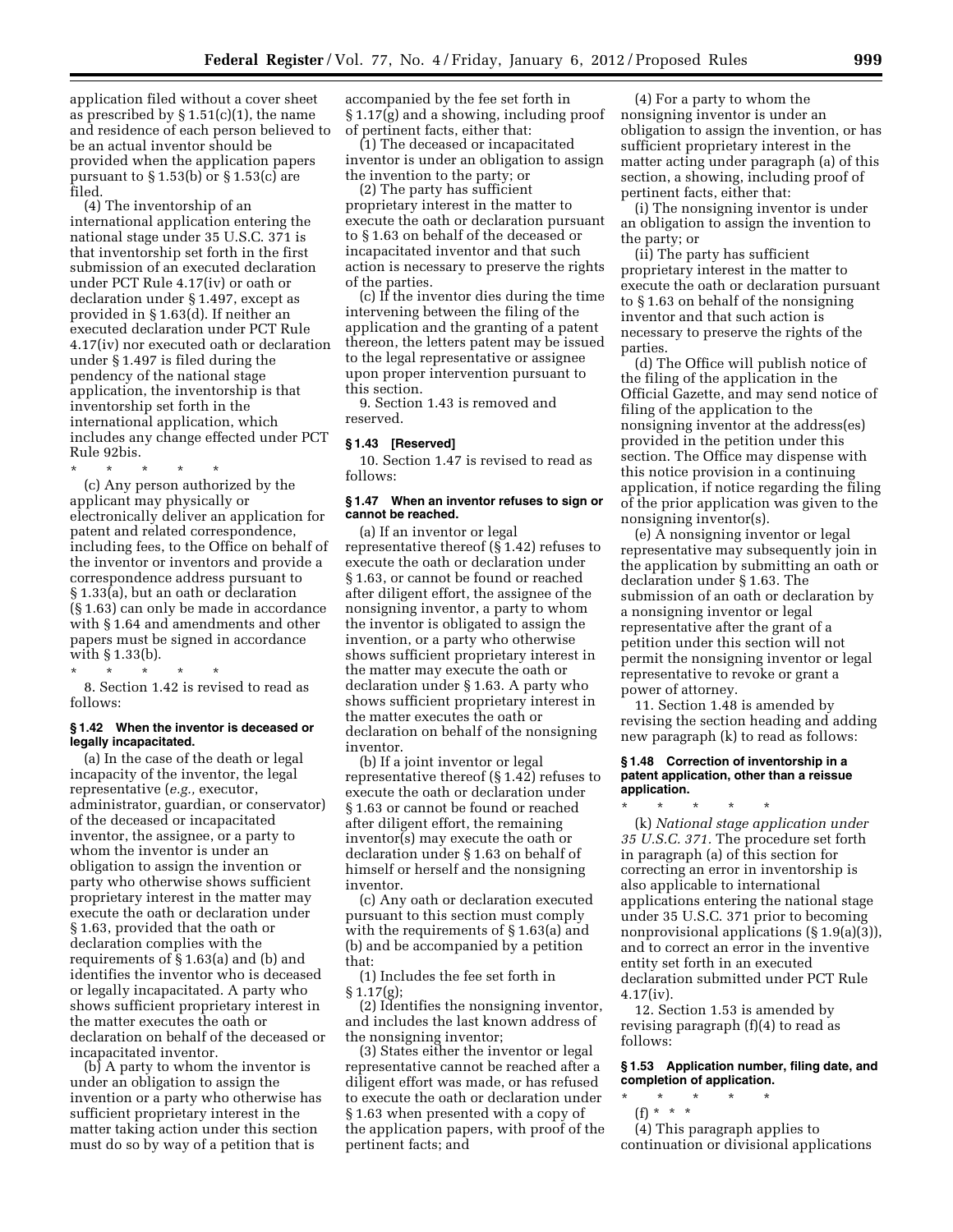under paragraphs (b) or (d) of this section and to continuation-in-part applications under paragraph (b) of this section. See § 1.63(d) concerning the submission of a copy of the oath or declaration from the prior application for a continuing application under paragraph (b) of this section.

\* \* \* \* \* 13. Section 1.55 is amended by revising the introductory text of paragraph (a)(1)(i), the introductory text of paragraph (c), and paragraph (d)(1)(ii) to read as follows:

## **§ 1.55 Claim for foreign priority.**

(a) \* \* \*

(1)(i) In an original application filed under 35 U.S.C. 111(a), the claim for priority must be presented in an application data sheet (§ 1.76(b)(6)) or a supplemental application data sheet (§ 1.76(c)) during the pendency of the application, and within the later of four months from the actual filing date of the application or sixteen months from the filing date of the prior foreign application. This time period is not extendable. The claim must identify the foreign application for which priority is claimed, as well as any foreign application for the same subject matter and having a filing date before that of the application for which priority is claimed, by specifying the application number, country (or intellectual property authority), day, month, and year of its filing. The time periods in this paragraph do not apply in an application under 35 U.S.C. 111(a) if the application is:

\* \* \* \* \*

(c) Unless such claim is accepted in accordance with the provisions of this paragraph, any claim for priority under 35 U.S.C. 119(a)–(d) or 365(a) not presented in an application data sheet  $(\S 1.76(b)(6))$  or a supplemental application data sheet (§ 1.76(c)) within the time period provided by paragraph (a) of this section is considered to have been waived. If a claim for priority under 35 U.S.C. 119(a)–(d) or 365(a) is presented after the time period provided by paragraph (a) of this section, the claim may be accepted if the claim identifying the prior foreign application by specifying its application number, country (or intellectual property authority), and the day, month, and year of its filing was unintentionally delayed. A petition to accept a delayed claim for priority under 35 U.S.C. 119(a)–(d) or 365(a) must be accompanied by:

- \* \* \* \* \*
- $(d)(1) * * * *$

(ii) The foreign application is identified in an application data sheet  $(S<sub>1.76(b)(6))</sub>$  or a supplemental application data sheet (§ 1.76(c)); and \* \* \* \* \*

14. Section 1.63 is revised to read as follows:

#### **§ 1.63 Oath or declaration.**

(a) A nonprovisional application for patent filed under 35 U.S.C. 111(a) or which entered the national stage under 35 U.S.C. 371 shall include, or be amended to include, an oath or declaration. The oath or declaration under this section must:

(1) Be executed (*i.e.,* signed) in accordance with either § 1.66 or § 1.68;

(2) Identify each inventor by his or her full name without any abbreviation (except for a middle initial);

(3) Identify the application to which it is directed;

(4) Include a statement that the person executing the oath or declaration believes the named inventor or joint inventors to be the original inventor or original joint inventors of the claimed invention in the application for which the oath or declaration is being submitted;

(5) State that the application was made or was authorized to be made by the inventor;

(6) State that the person making the oath or declaration has reviewed and understands the contents of the application for which the oath or declaration is being submitted, including the claims, as amended by any amendment specifically referred to in the oath or declaration; and

(7) State that the person making the oath or declaration acknowledges the duty to disclose to the Office all information known to the person to be material to patentability as defined in § 1.56.

(b) Unless such information is supplied on an application data sheet in accordance with § 1.76, the oath or declaration must also identify for each inventor a mailing address where the inventor customarily receives mail, and residence, if the inventor lives at a location different from the mailing address.

(c)(1) An assignment may also include the oath or declaration required by this section if:

(i) The assignment contains the information and statements required under paragraphs (a) and (b) of this section; and

(ii) A copy of the assignment is filed in the application and recorded as provided for in part 3 of this chapter.

(2) Any reference to an oath or declaration under § 1.63 includes an assignment as provided for in this paragraph.

(d)(1) A newly executed inventor oath or declaration under § 1.63 is not required under  $\S 1.51(b)(2)$  and  $\S 1.53(f)$ or § 1.497(a) in an application that claims the benefit under 35 U.S.C. 120, 121, or 365(c) in compliance with § 1.78 of an earlier-filed application, provided that:

(i) An executed oath or declaration in compliance with this section was filed in the earlier-filed application;

(ii) A copy of such oath or declaration, showing the signature or an indication thereon that it was executed, is submitted in the continuing application; and

(iii) Any new inventors named in the continuing application provide an executed oath or declaration in compliance with this section.

(2) If applicable, the copy of the executed oath or declaration submitted under this paragraph must be accompanied by a statement signed pursuant to § 1.33(b) requesting the deletion of the name or names of the person or persons who are not inventors in the continuing application.

(3) If the earlier-filed application has been accorded status via a petition under § 1.42 or § 1.47, the copy of the executed oath or declaration must be accompanied by a copy of the decision granting the petition in the earlier-filed application, unless all inventors or legal representatives subsequently joined in the earlier-filed application. If one or more nonsigning inventor(s) or legal representative(s) subsequently joined in the earlier-filed application, the copy of the executed oath or declaration must be accompanied by a copy of the executed oath or declaration filed by the inventor or legal representative to join in the application.

(e) An oath or declaration filed at any time pursuant to  $35 \text{ U.S.C. } 115 \text{ (h)}(1)$ will be placed in the file record of the application or patent, but may not be reviewed by the Office. Any request for correction of the named inventorship must comply with § 1.48 in an application and § 1.324 in a patent.

15. Section 1.64 is amended by revising paragraph (b) to read as follows:

# **§ 1.64 Person making oath or declaration.**

\* \* \* \* \* (b) If the person making the oath or declaration or any supplemental oath or declaration is not the inventor (§§ 1.42, 1.47, or 1.67), the oath or declaration shall state the relationship of the person to the inventor, and, upon information and belief, the facts which the inventor is required to state. If the person signing the oath or declaration is the legal representative of a deceased or legally incapacitated inventor, the oath or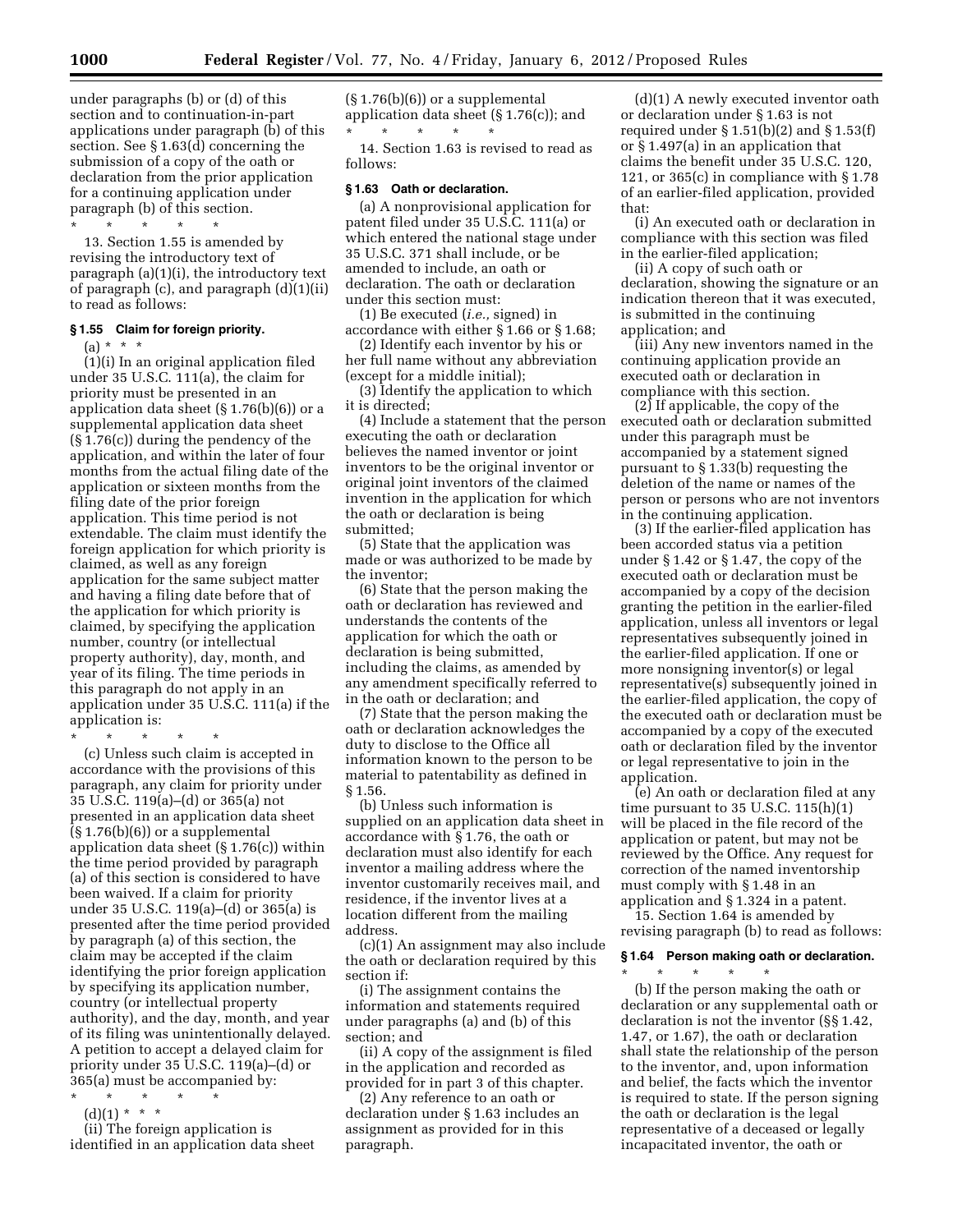declaration shall also state that the person is a legal representative and, unless such information is supplied on an application data sheet in accordance with § 1.76, the residence and mailing address of the legal representative.

16. Section 1.67 is revised to read as follows:

#### **§ 1.67 Noncompliant oath or declaration.**

(a) Where an oath or declaration does not comply with a requirement of 35 U.S.C. 115, or a requirement of § 1.63 or 1.162, the Office may require, or the inventors and applicants may submit, an oath or declaration meeting the requirements of § 1.63 or § 1.162 to correct any deficiencies or inaccuracies present in the earlier-filed oath or declaration.

(1) Deficiencies or inaccuracies relating to all the inventors or applicants (§ 1.42 or § 1.47) may be corrected with an oath or declaration in compliance with 35 U.S.C. 115 and § 1.63 or 1.162 signed by all the inventors or applicants.

(2) Deficiencies or inaccuracies relating to fewer than all of the inventor(s) or applicant(s) (§ 1.42 or § 1.47) may be corrected with an oath or declaration in compliance with 35 U.S.C. 115 and § 1.63 or 1.162 identifying the entire inventive entity but signed only by the inventor(s) or applicant(s) to whom the error or deficiency relates.

(3) Deficiencies or inaccuracies due to the failure to meet the requirements of § 1.63(b) in an oath or declaration may be corrected with a supplemental application data sheet in accordance with § 1.76.

(b) No new matter may be introduced into a nonprovisional application after its filing date, even if an oath or declaration is filed to correct deficiencies or inaccuracies present in the earlier-filed oath or declaration.

17. Section 1.76 is amended by revising paragraphs (a), (c), and (d)(1) to read as follows:

#### **§ 1.76 Application data sheet.**

(a) *Application data sheet:* An application data sheet is a sheet or sheets, that may be submitted in a provisional application, a nonprovisional application, or an international application entering the national stage under 35 U.S.C. 371, and must be submitted to claim priority to or the benefit of a prior-filed application under 35 U.S.C. 119, 120, 121, or 365. An application data sheet contains bibliographic data, arranged in a format specified by the Office. An application data sheet must be titled ''Application Data Sheet'' and must contain all of the

section headings listed in paragraph (b) of this section, with any appropriate data for each section heading. If an application data sheet is provided, the application data sheet is part of the provisional or nonprovisional application for which it has been submitted.

\* \* \* \* \* (c) *Supplemental application data sheets.* Supplemental application data sheets:

(1) May be supplied only after filing of the application, regardless of whether an application data sheet under paragraph (a) of this section was submitted on filing, and until payment of the issue fee, either to correct or update information in a previously submitted application data sheet, or an oath or declaration under § 1.63 or § 1.67, except that inventorship changes are governed by § 1.48, and correspondence changes are governed by § 1.33(a); and

(2) Must be titled ''Supplemental Application Data Sheet,'' include all of the section headings listed in paragraph (b) of this section, include all appropriate data for each section heading, be signed in accordance with § 1.33(b), and identify the information that is being changed, with underlining for insertions of text, and strike-through or brackets for deletions of text. (d) \* \* \*

(1) The most recent submission will govern with respect to inconsistencies as between the information provided in an application data sheet, an amendment to the specification, a designation of a correspondence address, or by a § 1.63 or § 1.67 oath or declaration, except that the most recent oath or declaration (§ 1.63 or § 1.67) will govern with respect to the naming of inventors  $(\S 1.41(a)(1))$ , and that the most recent application data sheet will govern with respect to foreign priority (§ 1.55) or domestic benefit (§ 1.78) claims;

\* \* \* \* \* 18. Section 1.78 is amended by revising paragraphs (a)(2)(iii) and (a)(5)(iii) to read as follows:

#### **§ 1.78 Claiming benefit of earlier filing date and cross-references to other applications.**

 $(a) * * * *$ 

 $(2) * * * *$ 

(iii) If the later-filed application is a nonprovisional application, the reference required by this paragraph must be included in an application data sheet  $(\S 1.76(b)(5))$  or a supplemental application data sheet  $(\S 1.76(c))$ . \* \* \* \* \*

(5) \* \* \*

(iii) If the later-filed application is a nonprovisional application, the reference required by this paragraph must be included in an application data sheet (§ 1.76(b)(5)) or a supplemental application data sheet (§ 1.76(c)).

\* \* \* \* \* 19. Section 1.172 is revised to read as follows:

#### **§ 1.172 Applicants.**

(a) A reissue applicant must submit an oath or declaration accompanied by the written consent of all assignees, if any, owning an undivided interest in the patent.

(b) *Oath or declaration:* 

(1) *Nonbroadening reissues:* If the application does not seek to enlarge the scope of the claims of the original patent, the oath or declaration must be signed by:

(i) The inventor or inventors, including the legal representatives of deceased or legally incapacitated inventors or a § 1.47 applicant for a nonsigning inventor;

(ii) An assignee of the entire interest; or

(iii) All partial assignees together with all inventors who have not assigned their rights, including the legal representatives of deceased or legally incapacitated inventors or a § 1.47 applicant for a nonsigning inventor.

(2) *Broadening reissues:* If the applicant seeks to enlarge the scope of the claims of the original patent, the oath or declaration must be signed by:

(i) The inventor or inventors, including the legal representatives of deceased or legally incapacitated inventors or a § 1.47 applicant for a nonsigning inventor; or

(ii) For a reissue application filed on or after September 16, 2012, the assignee of the entire interest where the application for the original patent was filed by the assignee of the entire interest (*i.e.,* the oath or declaration was executed by the assignee under § 1.42 or § 1.47).

(c) *Assignee ownership:* All assignees consenting to the reissue must establish their ownership in the patent by filing in the reissue application a submission in accordance with the provisions of § 3.73(b).

(d) A reissue will be granted to the original patentee, his legal representatives or assigns as the interest may appear.

20. Section 1.175 is amended by revising paragraphs (a), (b), (c), and (e), and adding paragraph (f), to read as follows:

#### **§ 1.175 Reissue oath or declaration.**

(a) The reissue oath or declaration, in addition to complying with the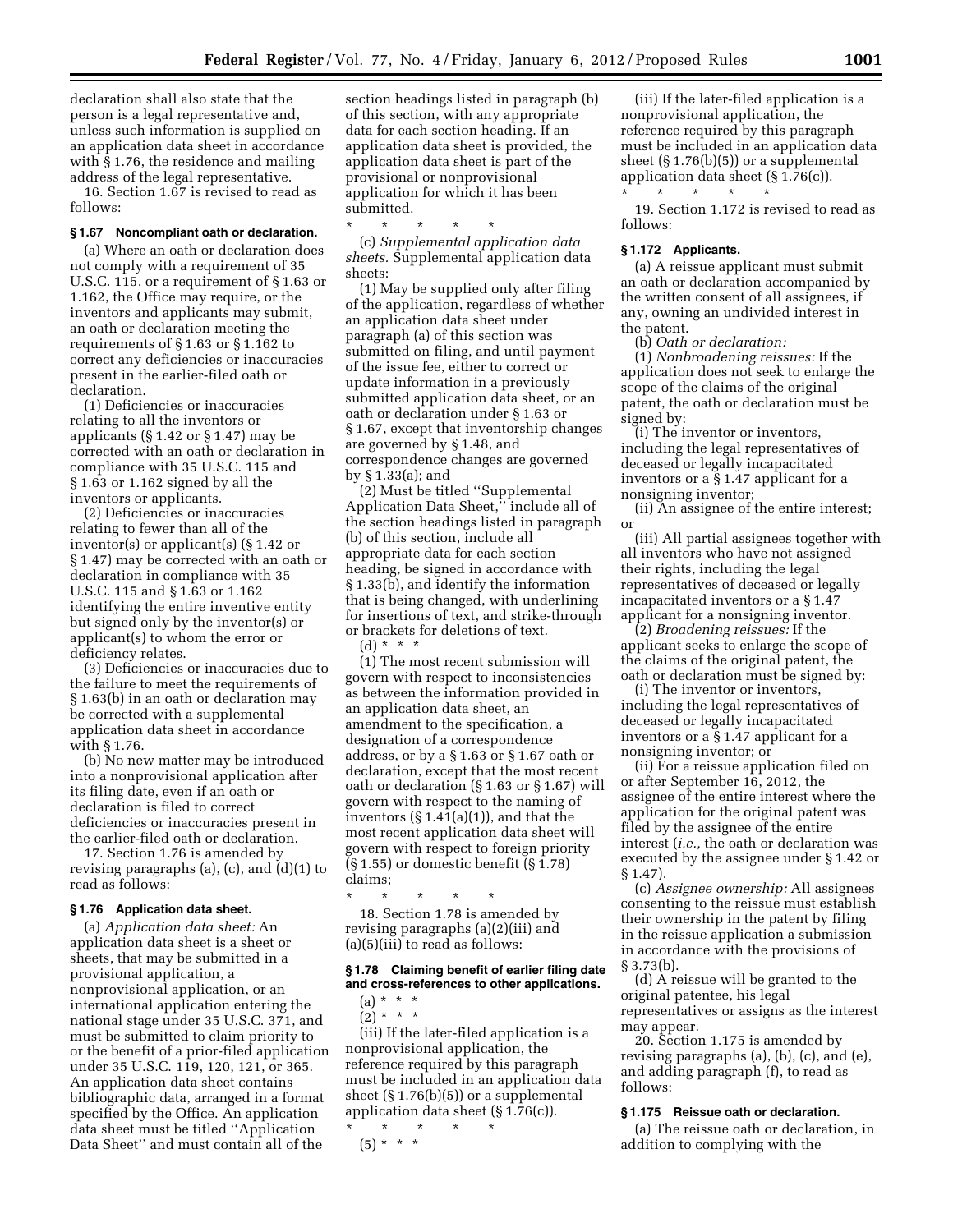requirements of § 1.63, must also specifically identify at least one error pursuant to 35 U.S.C. 251 being relied upon as the basis for reissue and state that the applicant believes the original patent to be wholly or partly inoperative or invalid by reason of each one of the following reasons that are applicable:

(1) A defective specification or drawing;

(2) The patentee claiming more than the patentee had the right to claim in the patent; or

(3) The patentee claiming less than the patentee had the right to claim in the patent and identify a broadened claim and a broadened portion of the specification if a change thereto is the basis for the claim broadening;

(b) A claim broadened in any respect must be treated and identified as a broadened claim pursuant to paragraph (a)(3) of this section.

(c) Where all errors previously identified in the reissue oath or declaration pursuant to paragraph (a) of this section are no longer being relied upon as the basis for reissue, a new error currently being relied upon as the basis for reissue must be identified in a reissue oath or declaration under this section, which statement need only address the new error.

\* \* \* \* \*

(e) *Continuing reissue applications:*  (1) Where a continuing reissue application replaces a prior reissue application, the requirement for a reissue oath or declaration pursuant to § 1.172 may be satisfied by a copy of the reissue oath or declaration from the prior reissue application it replaces.

(2) Where a continuing reissue application does not replace a prior reissue application, the requirement for a reissue oath or declaration pursuant to § 1.172 may be satisfied by:

(i) A newly executed reissue oath or declaration that identifies at least one error in the original patent which has not been corrected by a prior reissue application; or

(ii) A copy of the reissue oath or declaration from a prior reissue application within the chain of the benefit claim, accompanied by a statement that explains either that an identified error was not corrected in a prior reissue application, or how an identified error is currently being corrected in a manner different than in a prior reissue application.

(f) A reissue oath or declaration filed at any time pursuant to 35 U.S.C. 115(h)(1) will be placed in the file record of the reissue application, but may not be reviewed by the Office.

21. Section 1.311 is amended by adding new paragraph (c) to read as follows:

# **§ 1.311 Notice of allowance.**  \* \* \* \* \*

(c) Where an assignee, person to whom the inventor is under an obligation to assign the invention, or person who otherwise shows sufficient proprietary interest in the matter has filed an application under §§ 1.42, or 1.47, the applicant must notify the Office of any change in ownership of the application no later than payment of the issue fee. The Office will treat the absence of such a notice as an indication that there has been no change in ownership of the application.

22. Section 1.497 is revised to read as follows:

#### **§ 1.497 Oath or declaration under 35 U.S.C. 371(c)(4).**

(a) When an applicant of an international application desires to enter the national stage under 35 U.S.C. 371 pursuant to § 1.495, and a declaration in compliance with this section has not been previously submitted in the international application under PCT Rule 4.17(iv) within the time limits provided for in PCT Rule 26ter.1, the applicant must file an oath or declaration in accordance with § 1.63.

(b) An oath or declaration will be accepted as complying with 35 U.S.C.  $371(c)(4)$  and §  $1.495(c)$  for purposes of entering the national stage under 35 U.S.C. 371 if it:

(1) Is executed in accordance with either §§ 1.66 or 1.68;

(2) Identifies the application to which it is directed;

(3) Identifies each inventor;

(4) States that the person executing the oath or declaration believes the named inventor or inventors to be the original inventor or an original joint inventor of a claimed invention in the application;

(5) States that the application was made or was authorized to be made by the inventor; and

(6) Where the oath or declaration is not made by the inventor, complies with the applicable requirements of §§ 1.42 and 1.47.

(c) If the oath or declaration meeting the requirements of § 1.497(b) does not also meet the requirements of § 1.63, an oath or declaration in compliance with § 1.63 or a supplemental application data sheet will be required in accordance with § 1.67.

#### **PART 3—ASSIGNMENT, RECORDING AND RIGHTS OF ASSIGNEE**

23. The authority citation for part 3 continues to read as follows:

**Authority:** 15 U.S.C. 1123; 35 U.S.C.  $2(b)(2)$ .

24. Section 3.31 is amended by adding new paragraph (h) to read as follows:

#### **§ 3.31 Cover sheet content.**

\* \* \* \* \* (h) The assignment cover sheet required by § 3.28 must contain a conspicuous indication of an intent to utilize the assignment as the required oath or declaration under § 1.63 of this chapter.

25. Section 3.71 is amended by revising paragraph (a) to read as follows:

# **§ 3.71 Prosecution by assignee.**

(a) *Patents—conducting of prosecution on behalf of assignee.*  Subject to the requirements of §§ 1.31 and 1.33(f), one or more assignees as defined in paragraph (b) of this section may, after becoming of record pursuant to paragraph (c) of this section, conduct prosecution of a national patent application or a reexamination proceeding to the exclusion of either the inventive entity or the assignee(s) previously entitled to conduct prosecution. Conflicts between purported assignees are handled in accordance with § 3.73(c)(4).

\* \* \* \* \* 26. Section 3.73 is amended by revising the section heading, paragraphs  $(b)(2)(ii)$  and  $(c)(2)$ , and adding new  $(b)(2)(iii), (b)(3), (c)(3)$  and  $(c)(4)$  to read as follows:

**§ 3.73 Establishing right of assignee to request or take action in a trademark or patent matter.** 

- (b) \* \* \*
- $(2)^* * * *$

(ii) Being signed by a person having apparent authority to sign on behalf of the assignee; or

(iii) Being signed by a patent practitioner of record pursuant to § 1.32 of this chapter.

(3) In any one application or proceeding, a subsequent statement must provide a complete chain of title.  $(c) * * * *$ 

(2) If the submission is by an assignee of less than the entire right, title, and interest (*e.g.,* more than one assignee exists), the Office may refuse to accept the submission as an establishment of ownership unless:

(i) Each assignee establishes the extent (by percentage) of its ownership

<sup>\* \* \* \* \*</sup>